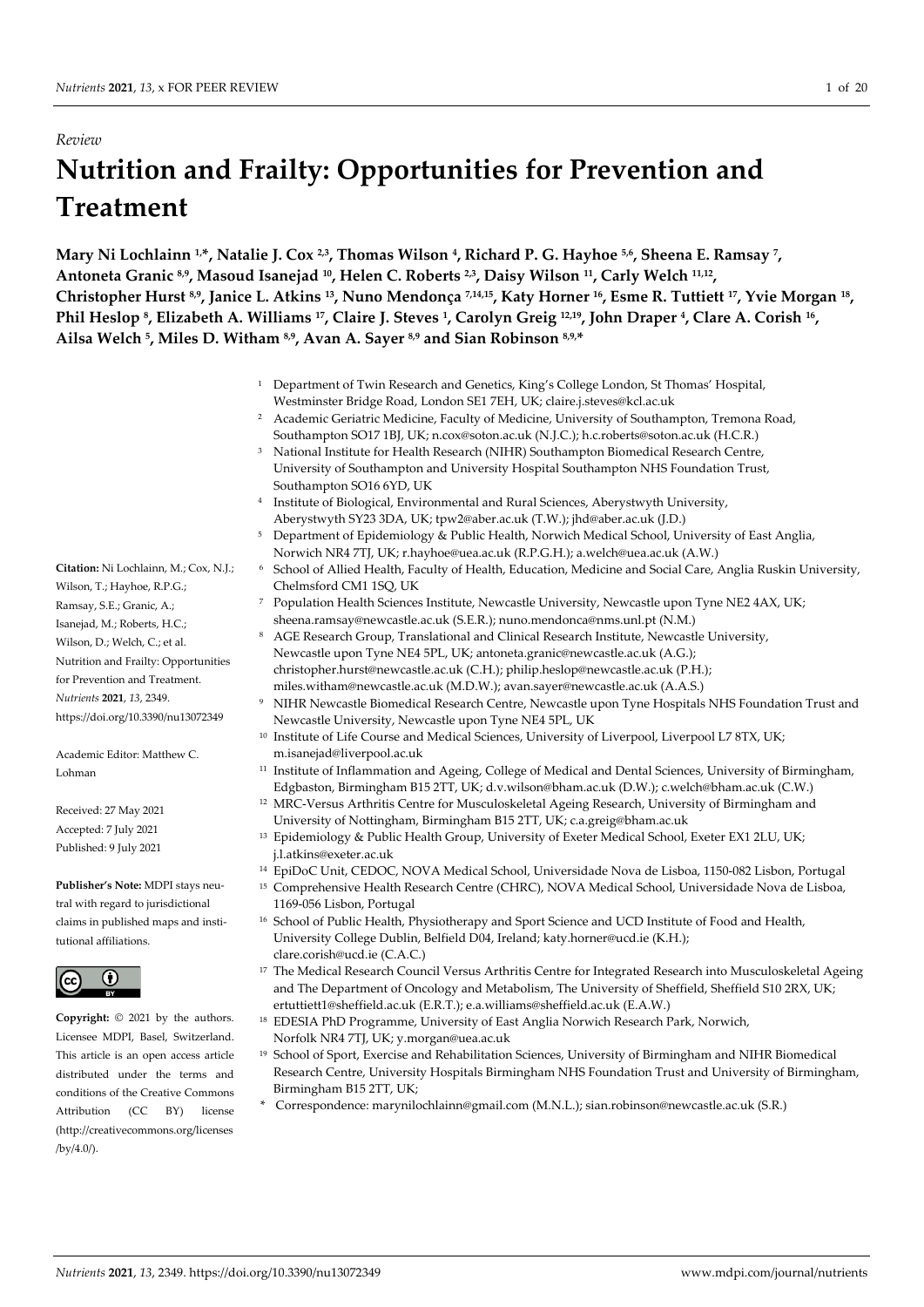**Abstract:** Frailty is a syndrome of growing importance given the global ageing population. While frailty is a multifactorial process, poor nutritional status is considered a key contributor to its pathophysiology. As nutrition is a modifiable risk factor for frailty, strategies to prevent and treat frailty should consider dietary change. Observational evidence linking nutrition with frailty appears most robust for dietary quality: for example, dietary patterns such as the Mediterranean diet appear to be protective. In addition, research on specific foods, such as a higher consumption of fruit and vegetables and lower consumption of ultra-processed foods are consistent, with healthier profiles linked to lower frailty risk. Few dietary intervention studies have been conducted to date, although a growing number of trials that combine supplementation with exercise training suggest a multi-domain approach may be more effective. This review is based on an interdisciplinary workshop, held in November 2020, and synthesises current understanding of dietary influences on frailty, focusing on opportunities for prevention and treatment. Longer term prospective studies and well-designed trials are needed to determine the causal effects of nutrition on frailty risk and progression and how dietary change can be used to prevent and/or treat frailty in the future.

**Keywords:** frailty; ageing; inflammation; appetite; microbiome; metabolome

## **1. Introduction**

As populations around the world continue to age, the prevalence of age-related conditions rises in tandem [1,2]. Some of the leading causes of morbidity and mortality in older adults have been coined the 'Geriatric Giants' [3], and frailty is one of these. Frailty has been defined as an increased vulnerability to stressors across multiple bodily systems [4], a dynamic, multi-factorial process with cognitive and psychosocial components in addition to the physical components (Figure 1) [5]. Sarcopenia refers to a progressive loss of muscle mass and strength with age [6] and is considered another 'Geriatric Giant'. While sarcopenia and frailty are distinct conditions, sarcopenia is considered to be the one of the key pathologies underpinning the syndrome of physical frailty [7].

The prevalence of frailty in older people has been estimated at 12–24% [8], with a wide range of estimates due to variation in definitions and diagnostic tools used. Inequality has been identified as a driver of frailty, particularly socioeconomic deprivation [9,10]. Frailty is associated with an increased risk of adverse outcomes, including falls, disability, hospitalisation, care home admission and death [4]. Unsurprisingly, it is associated with substantial increases in healthcare costs, with the Epidemiological study on chances of preventing, recognising early and optimally treating chronic diseases in an elderly population (ESTHER) study reporting that progression from non-frail (presence of 1–2 Fried phenotype criteria) to frail (presence of  $\geq$ 3 Fried phenotype criteria) was associated a doubling of healthcare costs [11].

In terms of pathophysiology, frailty is generally considered to be a complex multifactorial process, as summarised in Figure 2, taken from the review by Clegg et al. [4]. Notably, nutritional factors are regarded as key components in this schema. Poor nutritional status has the potential to affect all five criteria used in Fried's Frailty phenotype (weight loss, exhaustion, low physical activity, slow gait speed and weak grip strength) [12]; the concept of a vicious circle of declining energy utilisation is central to the Fried phenotype and has clear resonance with the field of nutrition. Other frailty measures include Rockwood's Frailty Index [13], which is applied more in research settings, and the Clinical Frailty Scale [14], used commonly in clinical settings, among others, most of which take nutritional status into consideration to some degree [15,16].

Undernutrition, which refers to insufficient intake of energy and nutrients to meet an individual's needs, is distinct from frailty; however, the two conditions overlap. Like frailty, undernutrition is associated with hospital admissions, length of hospital stay, readmission rates, general practitioner visits, prescriptions, admission to care homes, and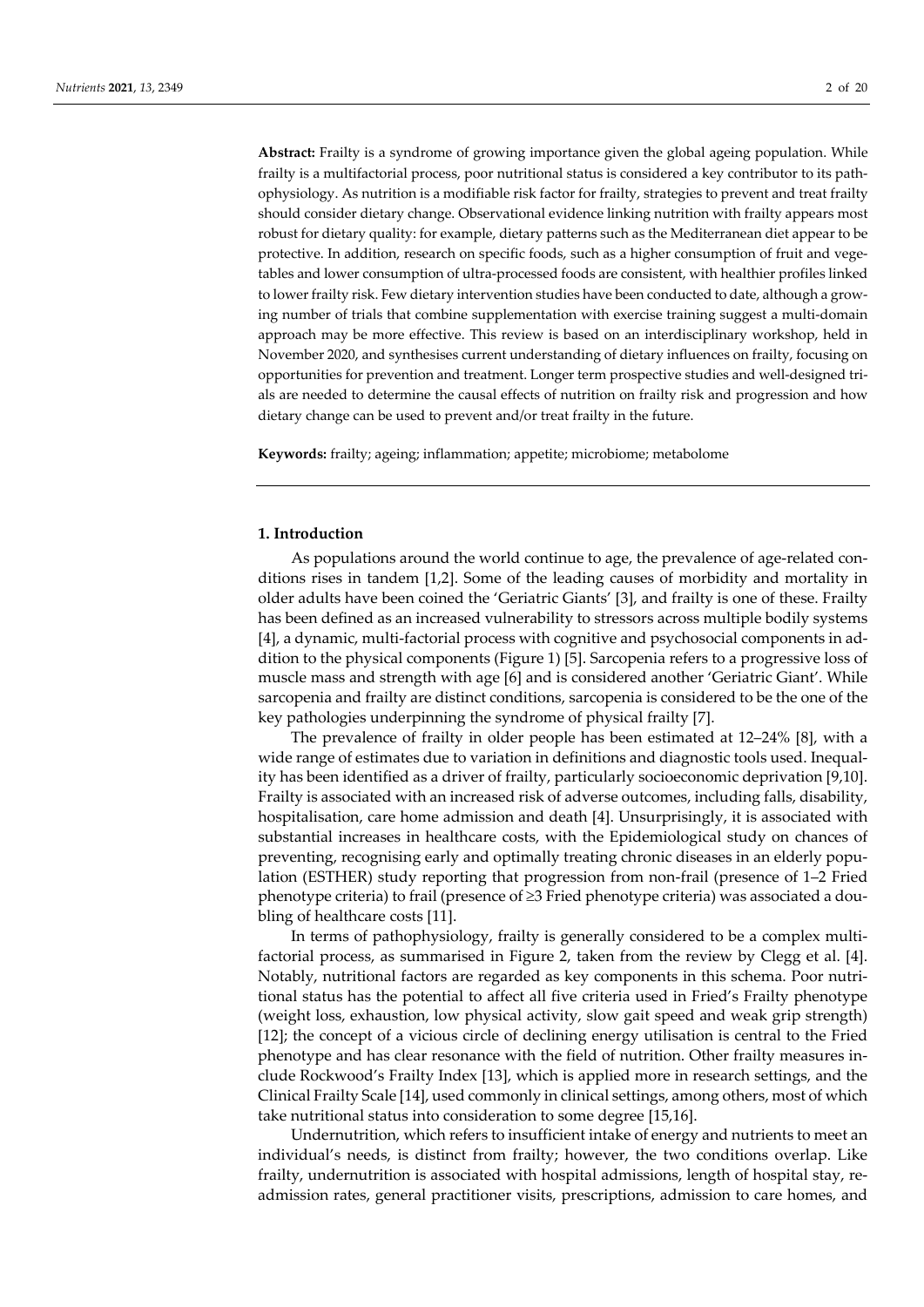dependency on others [17]. A high proportion of undernourished people are frail, and undernutrition leads to weight loss, which can contribute to the frailty syndrome [18]. At the other end of the spectrum is overnutrition; obesity increases frailty risk [19], with evidence that the risk of frailty increases with longer duration of obesity [20]. In terms of body composition, frailty has been associated with higher body fat mass and fat percentage, with low muscle mass and often no association with body mass index (BMI) [21–24]. This suggests that frailty may present with both underweight and overweight phenotypes, but consistently is associated with low muscle mass. However, apart from the effects of these differences in body composition arising from imbalances in energy intake, other aspects of nutrition such as diet quality and associated differences in nutrient intake are also likely to be important influences on frailty risk. For example, nutritional factors have direct and indirect effects on inflammatory processes and on oxidative stress, both of which are implicated in the aetiology of frailty [25,26]. Indeed, obesity is associated with chronic inflammation, with higher circulating inflammatory markers such as interleukin-6 (IL-6) [27].



**Figure 1.** Components of Frailty \* Sarcopenia is the age-related loss of skeletal muscle, quantified by objective measures of muscle strength, mass and function [6].

Importantly, nutrition represents a modifiable risk factor for frailty, and as such, is a target for both prevention and treatment of this debilitating syndrome. However, to design effective dietary interventions, a clearer understanding of the key dietary components and underlying mechanisms of action are needed. Progress in understanding the role and importance of nutrition and to address how diet can be used for the prevention and treatment of frailty, requires a multi-disciplinary approach. This review evolved from a workshop held on 6 November 2020, which was attended by all authors. The workshop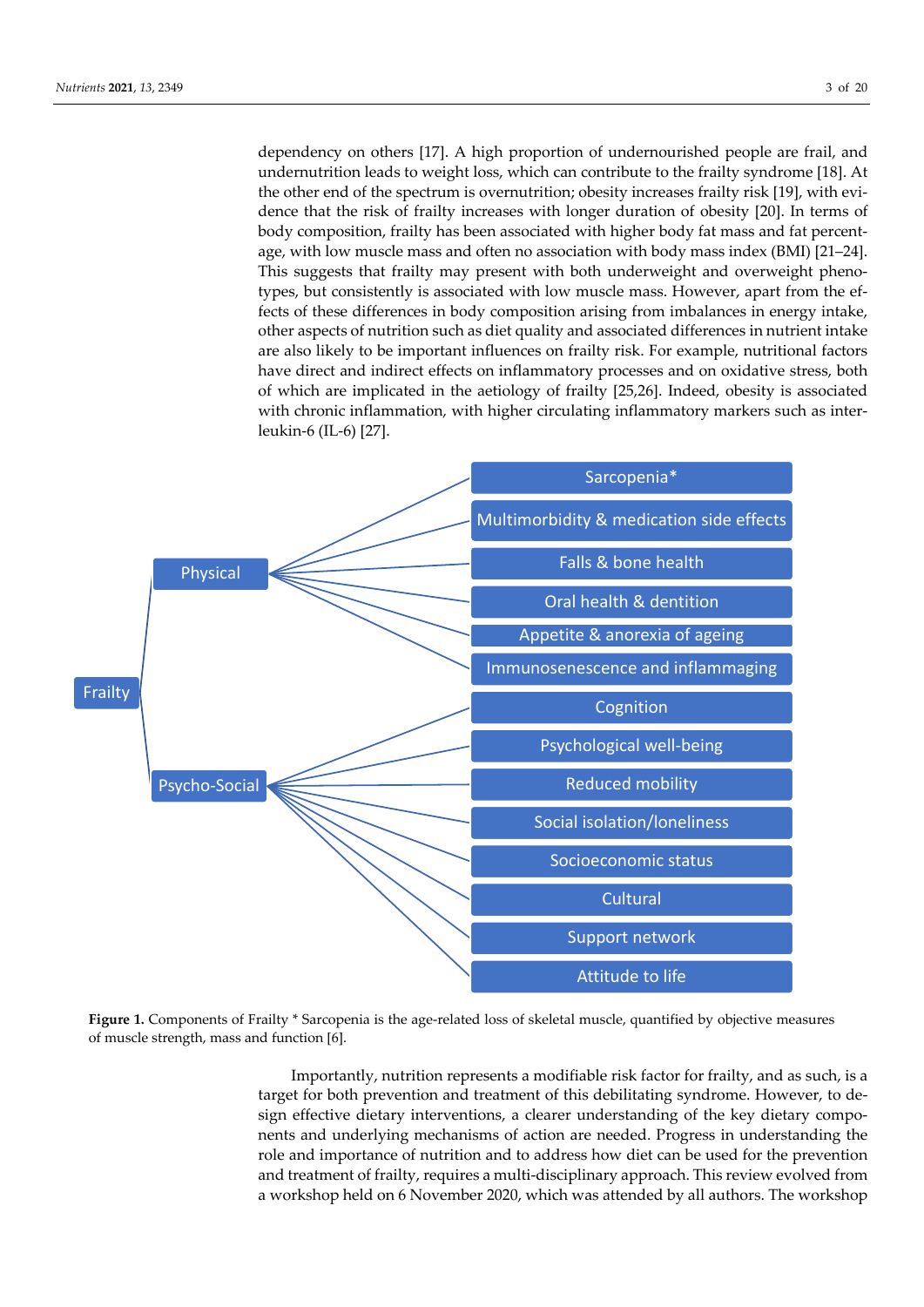was one of a series funded by the Medical Research Council under the UK Nutrition Research Partnership (UK NRP) Call for Nutrition Hot Topic Workshops. It brought together a new group of experts from the fields of nutrition and frailty, from a variety of backgrounds, in order to promote dialogue to address the potential of diet within strategies to prevent and treat frailty. The workshop had two aims: firstly, to review the evidence and current understanding of the links between nutrition and frailty, and secondly, to consider the gaps in the evidence and identify unanswered questions.



**Figure 2.** Schematic representation of the pathophysiology of frailty. Reproduced from [4]. Copyright permission has been obtained from [4].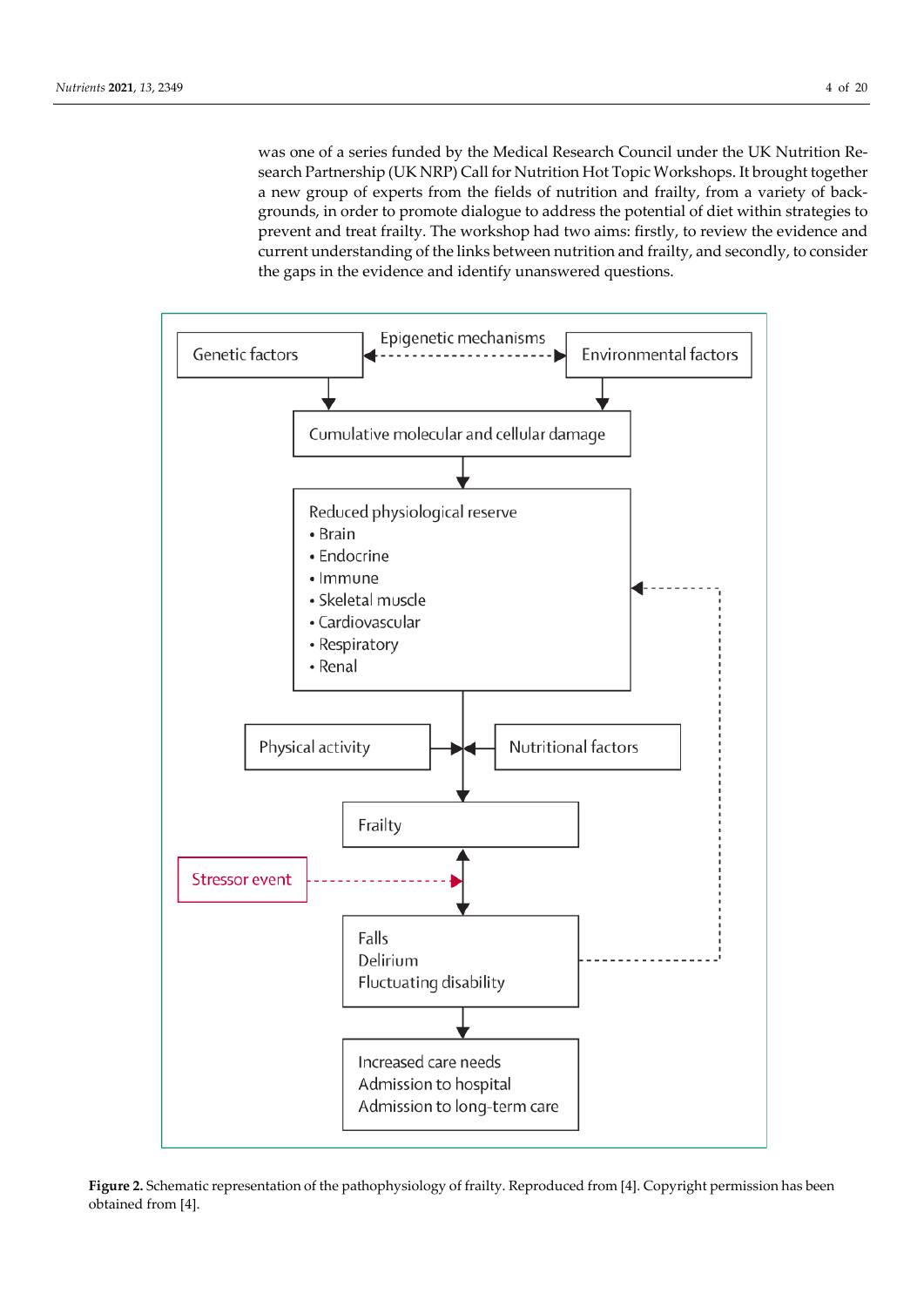#### **2. Nutrition and Frailty-What Is the Evidence?**

The following sections provide an overview of the current evidence for the links between nutrition and frailty. Overall, evidence is limited and there are challenges in collating findings across studies-leaving gaps in our understanding of the role and importance of nutrition as a modifier of frailty incidence and progression. Most of the evidence is observational, and much of this from cross-sectional studies. Importantly, cross-sectional evidence may be a particular challenge to understanding effects of nutrition on frailty, with suggestion of reverse causality in some studies, where living with frailty leads to changes in eating behaviour, rather than poor diet being its cause [28].

#### *2.1. Dietary Patterns*

There is increasing interest in the role of differences in diet and their influence on frailty risk. As reviewed in the following sections, this evidence is from observational studies; whole-diet intervention studies to alter dietary patterns are currently lacking.

#### 2.1.1. Diet Quality

A growing literature links variation in diet quality to frailty risk. Although there are differences in approaches to defining dietary patterns across studies, using *a priori* scoring methods, such as healthy eating indices or *a posteriori* approaches to identify dietary patterns, the overall findings appear similar: 'healthier' diets of higher quality, that are characterised by greater consumption of fruit, vegetables, and wholegrain foods, are associated with lower frailty risk. Indication of protective effects is found both in cross-sectional and longitudinal studies-and the effect size is large. For example, in a recent meta-analysis of fifteen studies (including cohort and cross-sectional data), the odds ratio for frailty associated with greater adherence to a healthy dietary pattern was 0.69 (95%CI 0.57–0.84). There was significant heterogeneity across studies, with differences in risk seen most clearly in studies from Mediterranean settings. Nine of the studies used Fried's frailty phenotype or an adapted version [29]. More recent prospective cohort studies of diet quality from the US and UK, published since, also point to the beneficial effects of diets of higher quality.

In the US, Hengeveld and colleagues described associations between diet quality, assessed by the Healthy Eating Index, and 4-year incidence of frailty and prefrailty among older adults (age 70–81 years) in the Health ABC cohort: among non-frail and pre-frail participants at baseline, those with diets of poor/medium quality had a higher incidence of frailty over follow-up, even after adjusting for confounders including income, education, and smoking status [30]. Similarly, among women aged ≥60 years in the Nurses' Health Study who were followed up over more than 22 years (diet quality defined in 4 yearly assessments using the alternative healthy eating index-2010), adherence to a healthy diet was associated with a lower risk of frailty, with a 1SD increase in diet quality score associated with a 10% reduction in risk, after adjustment for confounders including age, BMI, smoking status and energy intake [31].

Recent findings from the UK are consistent with these US studies: in a 3-year followup of older men in the British Regional Heart Study, those with a healthy ('prudent') dietary pattern were less likely to become frail (adjusted OR for prudent diet scores in top quarter of the distribution vs. bottom 0.53 (95% CI 0.30, 0.92), after adjustment for age, BMI, social class, region of residence, cardiovascular disease, smoking, alcohol consumption, and energy intake [32]. However, the way that diet quality is defined appears to be important; for example, in the UK study, there were no associations with Healthy Diet Indicator scores (based on World Health Organisation guidelines) and frailty risk [32]. Understanding the meaning of diet quality, and its implications for dietary exposures, will be essential to make progress in evaluating its effects, with the potential for useful insights into underlying mechanisms where diet quality is described in different ways within studies.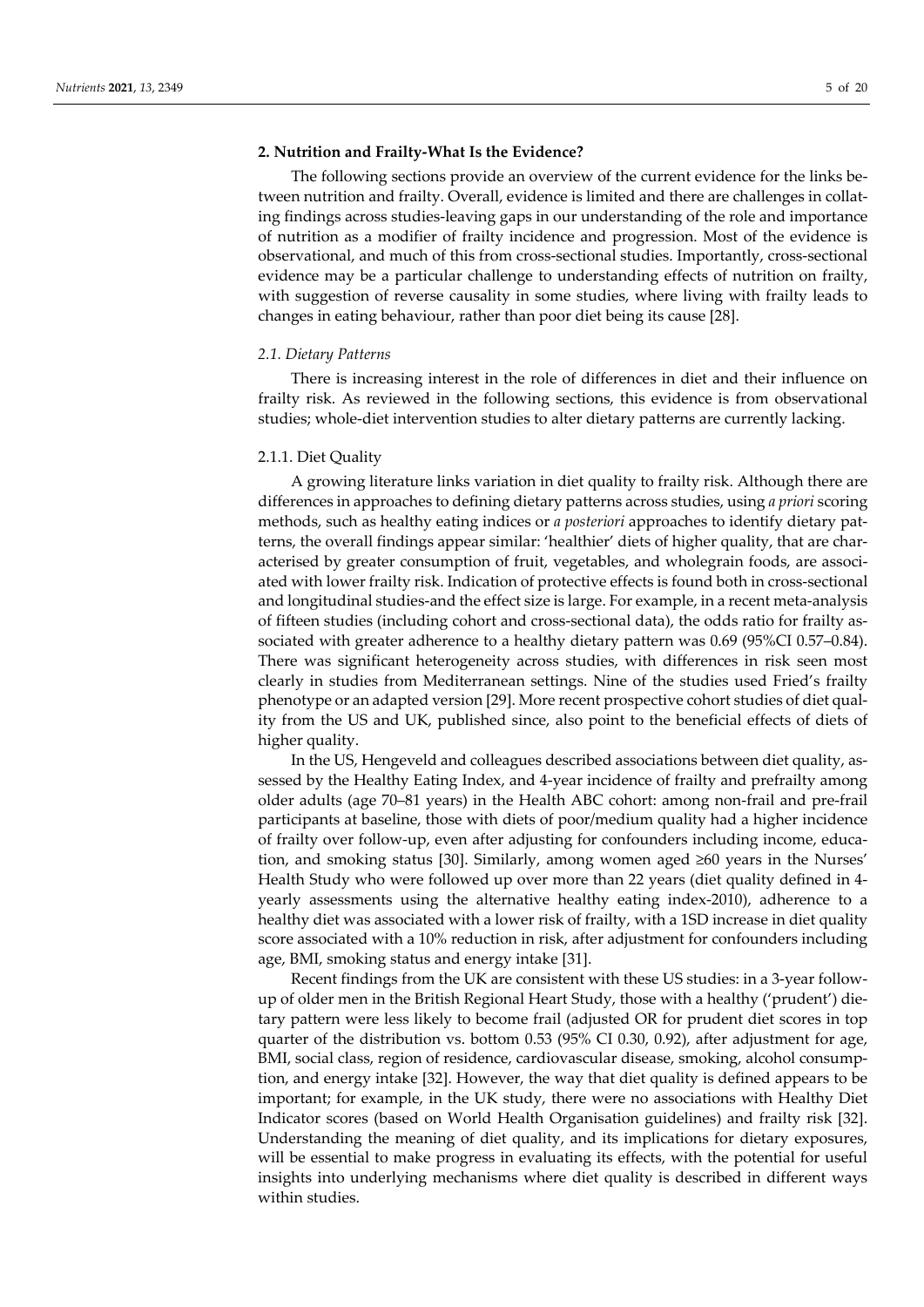#### 2.1.2. Mediterranean Dietary Pattern

The meta-analysis of diet quality and frailty showed that beneficial effects of greater compliance with high quality dietary patterns were most marked in the sub-group of studies from Mediterranean countries [29]. The Mediterranean dietary pattern is characterised by high consumption of fruit, vegetables, and plant-based foods (legumes, nuts, seeds), use of olive oil, and lower consumption of meat and dairy foods, providing higher intakes of micronutrients, including antioxidant nutrients, as well as polyphenols and other plant bioactive compounds [33]. Linked to a range of beneficial effects on health [34,35], compliance with this pattern may also be relevant to risk of frailty [36].

Meta-analyses of the evidence on frailty risk show clear associations: across four longitudinal studies, greater adherence to the Mediterranean dietary pattern was associated with a lower risk of incident frailty, with a large effect size [37,38]. Two prospective studies from the US published since these reviews provide further confirmation of the benefits of the Mediterranean dietary pattern: greater compliance was associated with lower incident frailty among older women with type 2 diabetes in the Nurses' Health Study [39], and among participants in the Osteoarthritis Initiative cohort [40], with both studies adjusting for age, sex, BMI, smoking status, energy intake, physical activity and co-mobidities. There are particular challenges in interpreting the differences in dietary exposures linked to the Mediterranean dietary pattern when collating evidence across studies [33,41]; for settings outside the Mediterranean, the findings from these recent US studies (based on adapted scoring methods) are therefore important.

# 2.1.3. The Inflammatory Potential of Diet

The role of inflammation in the aetiology/pathophysiology of frailty has focused attention on the inflammatory potential of the diet. Specific dietary components that have anti-inflammatory actions, such as n-3 fatty acids, have been linked to protective effects [42]. However, more recent interest has been on the overall inflammatory potential of the diet, assessed from the balance of its pro-inflammatory and anti-inflammatory components [43]. Variation in this balance would be expected to have important implications for frailty as a number of studies have shown that pro-inflammatory diets, with higher Dietary Inflammatory Index (DII) scores, are associated with higher levels of circulating inflammatory markers such as C-reactive protein (CRP) and IL-6 [43,44].

Although the concept of dietary inflammatory potential is quite new, two recent systematic reviews were able to consider five studies [45,46]. Despite differences in design (mixed cross-sectional and longitudinal studies) and in the calculation of DII across studies, the findings were comparable: all showed that higher DII scores were associated with greater risk of frailty [45]. For example, in the longitudinal study of older adults  $(\geq 60$ years) in the Study on Nutrition and Cardiovascular Risk (Seniors-ENRICA) cohort, who were followed up after three years, the odds ratio for frailty (adjusted for age, sex, education, energy intake, smoking status, BMI, diagnosed diseases, TV watching time and leisure-time physical activity) was 2.48 (95% CI: 1.42, 4.44), when comparing participants with baseline DII scores in the highest third of the distribution versus the lowest [47]. Other longitudinal analyses have suggested potential sex differences, with greater effects seen among men [48], although these have not been reported elsewhere. The size of reported effects and the overall consistency in findings across studies indicate the potential influence of pro-inflammatory diets on frailty. However, further studies are needed, particularly to consider the effects of the individual dietary components that determine DII scores [46] to fully understand their role and impact on frailty risk.

# **3. Foods**

#### *3.1. Fruit and Vegetables*

As healthier dietary patterns are characterised by greater consumption of fruit and vegetables and associated with a lower risk of frailty, some studies have focused on their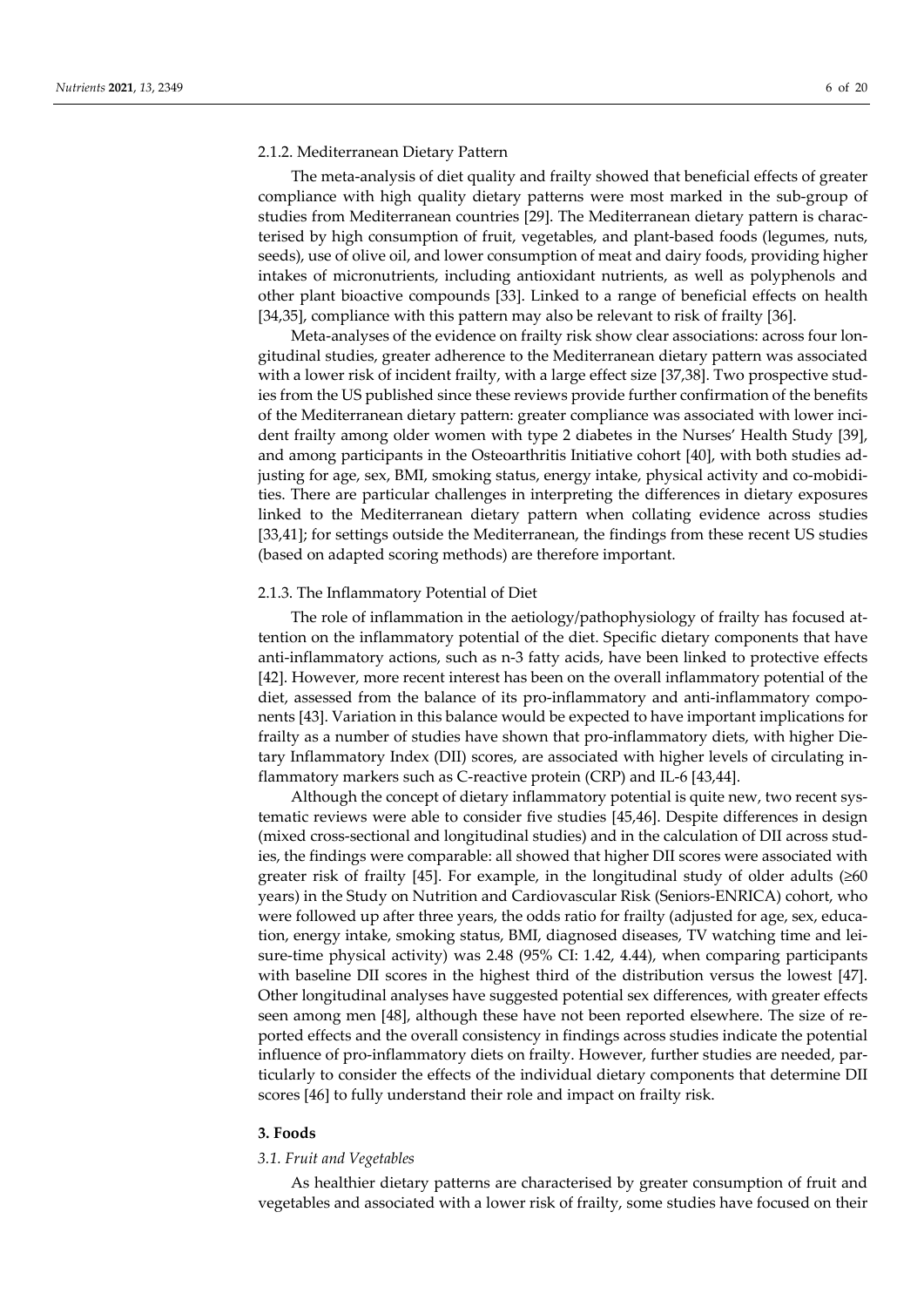specific effects. Apart from their nutrient content, fruits and vegetables are sources of phytochemicals, such as polyphenols, that have anti-inflammatory and antioxidant actions [49]. Such protective effects could be important, as interventions to promote their consumption in older populations have been shown to be effective [50,51]. Unfortunately, the number of studies that examine their effects on frailty is relatively small.

In a systematic review published in 2018, Kojima and colleagues identified five prospective studies of community-dwelling older adults; follow-up periods ranged from 2 to 10.5 years [52]. Of these studies, three were judged to be of adequate quality, but only one had a primary focus on fruit and vegetable consumption. In this review, data from three prospective cohorts, with an average follow up period of 2.5 years were pooled; in fully adjusted models, a higher consumption of fruit and vegetables was associated with lower incident frailty, in a dose-response manner [53]. The same pattern was evident when fruit and vegetables were examined separately and when they were combined-and the effect size was large: OR for consumption of five or more portions of fruit and vegetables each day was 0.31 (0.13, 0.48) when compared to participants consuming up to one portion per day, even after adjusting for education and smoking status. These studies were from France and Spain, and the significance of these data for other settings is less clear.

Recent studies provide confirmatory evidence, based on cross-sectional data from mainland China [54], and longitudinal data from the US [55] and UK [56]. For example, in the English Longitudinal Study of Ageing (ELSA), after adjustment for age, sex, smoking, alcohol use, wealth, education, living alone, cognition, depressed mood, diabetes, and hyperlipidaemia, older adults without frailty at baseline who had a daily consumption of 5– 10 portions of fruit and vegetables, had a lower risk of incident pre-frailty or frailty when followed-up over four years, although there were no differences among older adults who had very high fruit and vegetable consumption (>10 portions/d) [56].

Overall, the message from current evidence is that higher consumption of fruit and vegetables may have protective benefits. This potential benefit needs further exploration, particularly in countries such as the UK, where habitual consumption is low. For example, recent national survey data show that only 32% of men and women aged 65 to 74 years, and 19% of those over 75 years, meet recommendations to consume five or more portions of fruit and vegetables per day [57].

#### *3.2. Dairy Foods*

In comparison with fruit and vegetables, there have been fewer studies of milk and dairy foods in relation to frailty risk. Despite current interest in the effects of dairy foods on health, the evidence that links patterns and amounts consumed to differences in health outcomes is mixed [58]. Milk, however, is an important contributor to intakes of protein and other nutrients such as minerals, as well as a source of bioactive components that may have relevant protective effects on muscle health through anti-inflammatory, antioxidant, and other actions [59].

A systematic review published in 2019 identified only one prospective cohort study of dairy food consumption and frailty [58]. In this study of an older community-dwelling Spanish population, followed up over 3.5 years, greater consumption of low-fat milk and yogurt was associated with lower incidence of frailty, even in fully adjusted models, although there was no association with full-fat dairy product consumption [60]. More recently, positive effects of dairy consumption were reported in a prospective study of older adults in Japan: higher baseline consumption of milk and dairy products was associated with a lower risk of incident pre-frailty or frailty over a follow-up period of two years, after adjustment for age, sex and other covariates [61]. Overall, while some studies provide indications of protective effects, current understanding is limited by inadequate evidence for the effects of milk and dairy foods on frailty.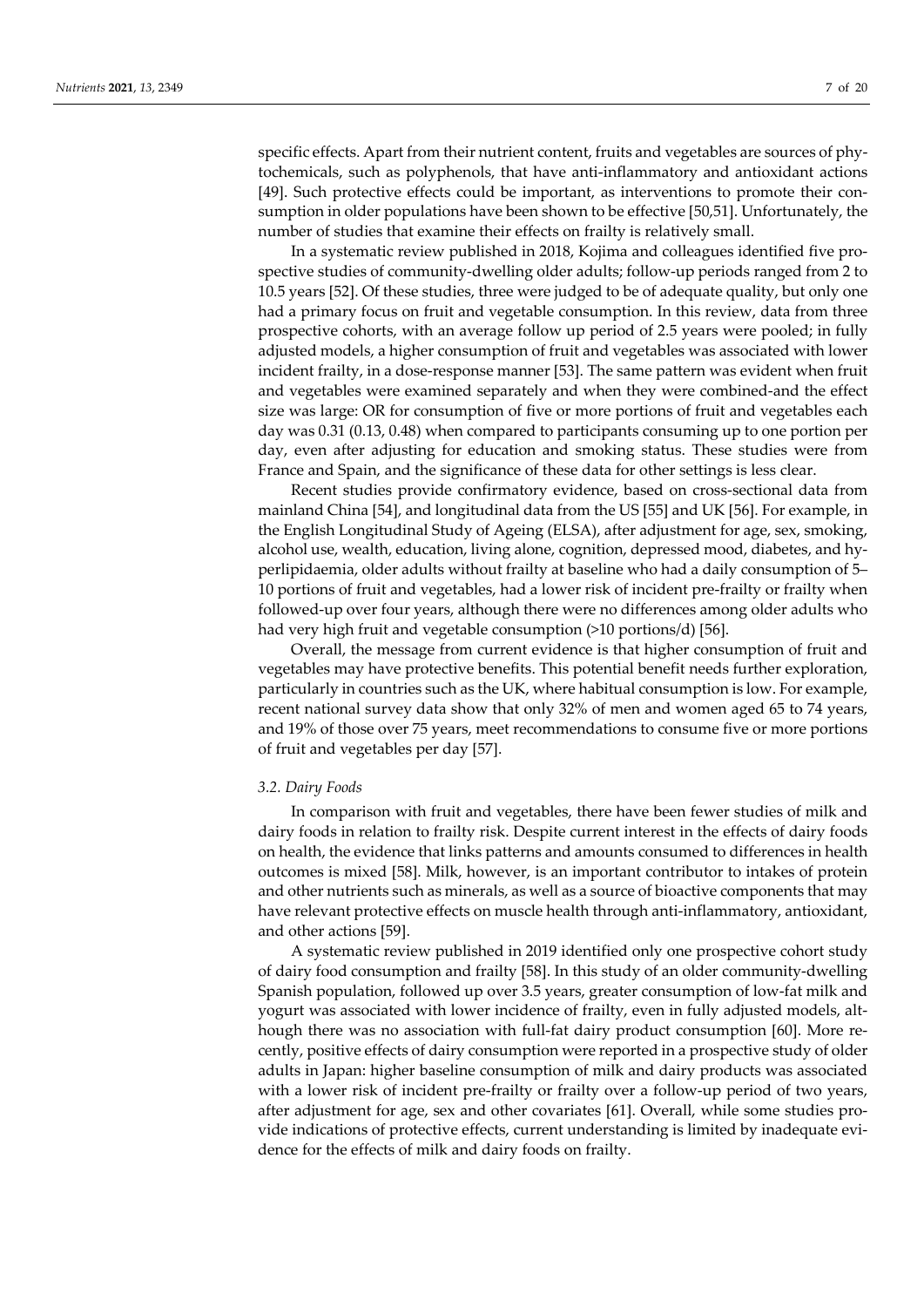#### *3.3. Ultra Processed Foods*

Lately attention has focused on the effects of consuming ultra-processed foods (UPFs), defined according to the recent NOVA classification system [62]. Highly processed foods, such as meat products, savoury snack foods and sugar-sweetened beverages, make up a substantial part of diets in high-income settings and are typically energydense and low in nutrient content. These foods often characterise unhealthy dietary patterns and are linked to adverse effects on health, such as all-cause mortality, cardiovascular disease, metabolic syndrome, cancer, and others [63]. Notably, their effects on the gut microbiota are linked to pro-inflammatory processes that could be important in the pathophysiology of frailty [62].

To date, one prospective study has examined UPF consumption in relation to frailty. In an older Spanish population, Sandoval-Insausti and colleagues recently showed that participants with the highest consumption (top quartile of energy intake from UPF) had a three-fold increased risk of incident frailty over 3.5 years, when compared to those with low consumption (bottom quartile), even after adjustment for age, sex, education, smoking, alcohol intake, education, marital status, comorbidities, and medications [64]. Importantly, this association was robust to adjustment for confounding factors, that included lifestyle and co-morbidities. While further data are needed, this finding is consistent with the benefits of 'healthier' dietary patterns, and with current dietary recommendations that promote consumption of minimally processed foods.

#### **4. Nutrients**

# *4.1. Protein*

There is considerable interest in the role of dietary protein as an influence on health in older age. The demonstration of anabolic resistance, that is the blunted muscle protein synthesis in response to protein consumption, has suggested the need to raise dietary protein recommendations in older age [65,66]. Such age-related changes are highly relevant to the maintenance of muscle mass and strength, and therefore to frailty-with insufficient protein intakes often implicated in its pathophysiology [67,68]. However, to date, much of the evidence has come from cross-sectional studies.

A systematic review and meta-analysis of observational studies published by Coelho-Júnior and colleagues in 2018 included ten studies; only three of these were longitudinal [69]. The meta-analysis, based on four cross-sectional studies, showed a lower frailty prevalence among older adults with high (compared with low) protein intakes, and the longitudinal evidence was largely consistent, with two of the three studies finding lower odds of incident frailty in older community-dwelling adults with higher protein intake [69]. However, the third study of a large US cohort of men aged ≥65 years, followed up over an average of 4.6 years, found that protein intake at baseline was not associated with the transition from robust status at baseline to intermediate or frail status at follow-up [70]. Newer longitudinal evidence published since, suggest that higher protein intakes have a protective effect. Specifically, lower incident frailty was observed among older Finnish women with higher protein intake at baseline [71], as well as among men and women (≥50 years) in the large Study on Health, Ageing and Retirement in Europe (SHARE) cohort [72], and among very old adults in the Newcastle 85+ study [73]. The three aforementioned studies adjusted for age, sex (other than in the female-only study) and a range of other potential confounders.

Putting the longitudinal studies together, the balance of evidence appears to favour beneficial effects of higher habitual protein intakes, linked to lower incident frailty across a range of populations, geography, and ages. Interventions to encourage consumption of protein-rich foods and/or dietary supplementation with additional protein should therefore be effective as part of strategies to prevent and/or manage frailty. However, there is limited evidence for the effectiveness of supplementation. For example, in a new systematic review and meta-analysis, Oktaviana and colleagues describe the effects of protein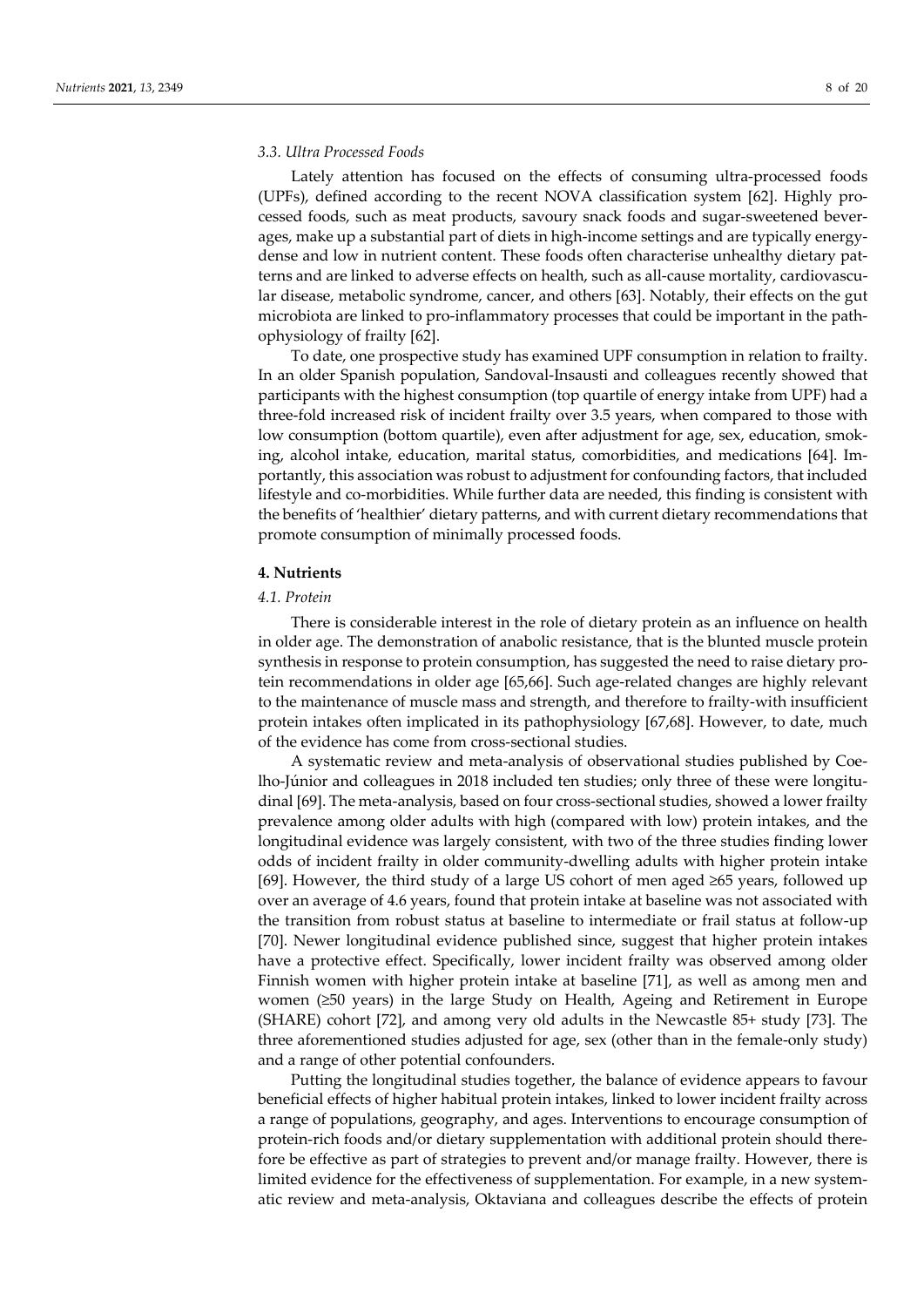supplementation on functional frailty outcomes in pre-frail and frail older adults (≥65 years) [74]. Eight studies (503 participants) were reviewed; the outcomes were lean body mass and functional measures, that included grip strength and gait speed. The meta-analysis showed no effect of protein supplementation (up to 32 g/day), and no evidence of improvement in muscle mass, strength, or function. This may be due to many trials being carried out in participants who are replete in protein at baseline, or perhaps the variation in frailty screening tools used, the amount and type of protein supplementation, and the duration of the intervention.

More encouraging evidence has come from trials in which protein supplementation is combined with exercise training. In a meta-analysis of these trials, Liao and colleagues reviewed 22 studies of frail older adults: protein supplementation (including amino acid and enriched protein supplements) plus exercise training resulted in greater effects on outcomes such as lean body mass, hand grip and leg strength, when compared with exercise training alone [75]. While further evidence is needed, these findings may have important implications for the management of frailty in older adults, many of whom are likely to be inactive.

# *4.2. Antioxidant Nutrients*

A number of studies link frailty and pre-frailty to higher oxidative stress [26]. For example, in a large European study of older adults, frail participants were shown to have lower blood concentrations of some antioxidant nutrients, including β-carotene and lycopene, when compared with non-frail participants, and higher concentration of oxidative stress biomarkers (protein carbonyls), after adjustment for age, sex, BMI, smoking status and season of blood sampling [76]. This highlights possible protective effects of dietary antioxidants, although current evidence is limited. There is some cross-sectional evidence; for example, frailty in older populations has been associated with lower intakes of antioxidant nutrients such as carotenoids and vitamin E [77], and with diets that have a lower total antioxidant capacity [78].

In addition, longitudinal evidence from the Women's Health and Ageing Study, published more than a decade ago, pointed to the importance of carotenoid and vitamin E status, as higher serum concentrations predicted lower incident frailty over the following three years, despite adjustment for age, smoking status and other covariates [79]. However, there have been few longitudinal studies of antioxidant nutrients in the period since and evidence is inconsistent. The recent study by Das and colleagues that examined incident frailty over a three-year follow-up in a community-dwelling population of older men provides important new data [80]. Using an index of adequacy of dietary antioxidant intake (meeting  $\geq$  3 nutrient reference values for vitamin A, E, C, zinc vs. meeting  $\leq$  2), poor intake (particularly vitamin E) was related to a greater risk of incident frailty, after adjustment for 14 potential confounders. In contrast, a recent study, using data from four European cohorts, a micronutrient status pattern, characterised by higher serum carotenoid and alpha-tocopherol concentrations, was not associated with prevalent or with incident frailty [81]. The links between oxidative stress and frailty suggest protective effects of dietary antioxidants, but there are many gaps in current evidence. New data are needed, particularly from prospective cohort studies and randomised controlled trials.

# *4.3. Vitamin D*

The proposed links between vitamin D status and muscle mass and strength have led to significant research activity in the fields of sarcopenia and frailty and compared with other aspects of nutrition, the evidence base for vitamin D and frailty is more established. The most recent meta-analysis of cross-sectional data included twelve studies; this showed that, in comparison with non-frail groups, vitamin D status (circulating 25(OH)D concentration) was lower in frail participants [82]. There are fewer longitudinal studies of vitamin D status and frailty, but systematic reviews of longitudinal data appear to be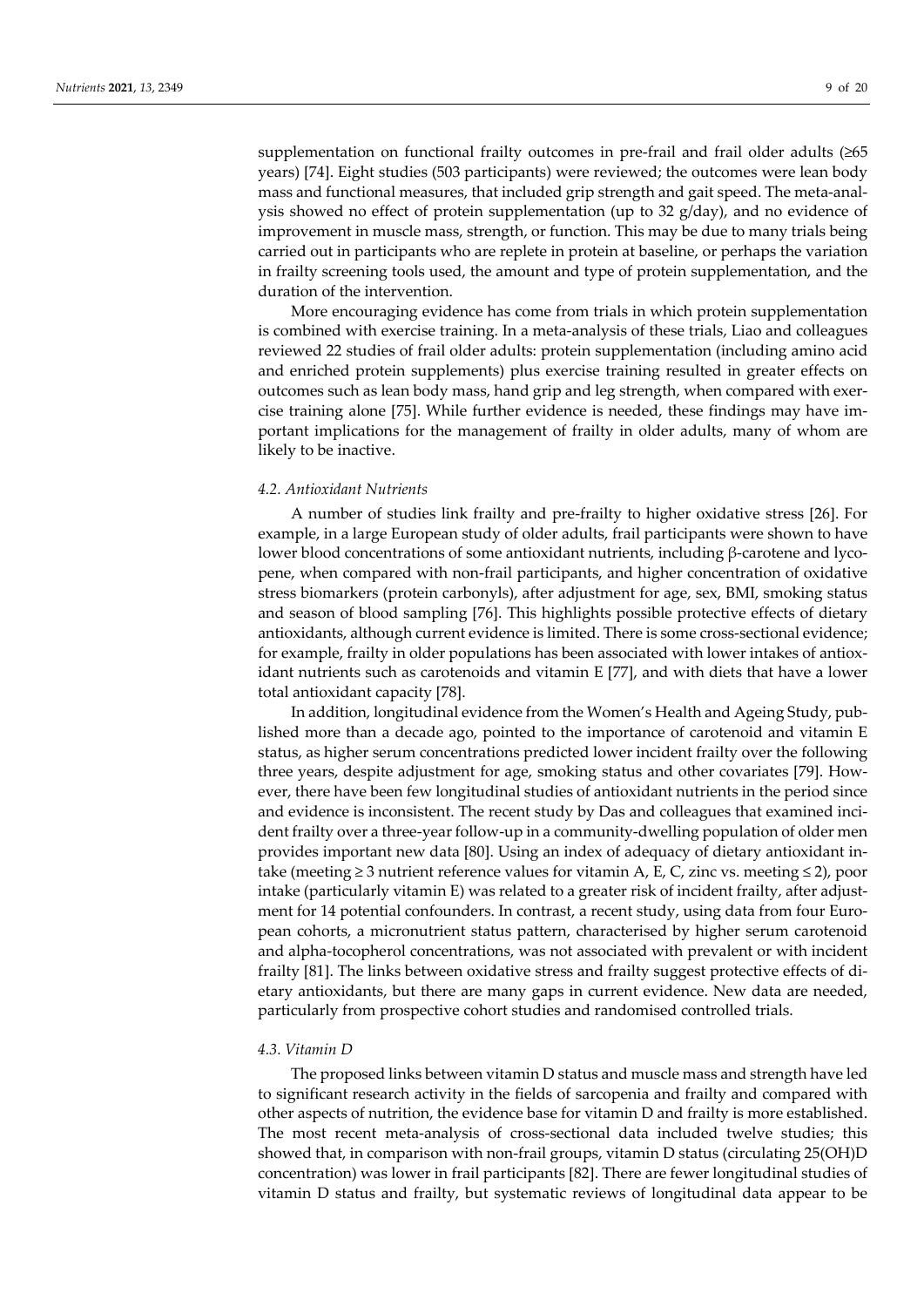consistent, showing an association between lower status and greater risk of incident frailty [83].

Additionally, both cross-sectional and longitudinal studies provide evidence of dose effects [84]. Although this is a concern, as low vitamin D status is often common in older populations, there are few intervention studies to show whether vitamin D supplementation is effective in the prevention or treatment of frailty. Importantly, the first prospective cohort study to evaluate the effects of supplementation, reported by Bolzetta and colleagues in 2018, did not find evidence of protective effects; in a large study of older adults in the US, who were followed up over 8 years, incident frailty did not differ between supplement users and non-users [85]. The potential for reverse causality is a key consideration for observational studies, as older adults living with frailty may have less exposure to sunlight [86]. Intervention evidence is needed, but at present, the role of low vitamin D status remains uncertain.

#### **5. Other Influences on Frailty Risk**

#### *5.1. Appetite*

Appetite loss is common amongst older individuals, affecting approximately 20% of community dwelling individuals, rising in acute and long-term care settings [87]. Although an important symptom of medical illness or treatment, appetite loss can also be attributable to the ageing process in the anorexia of ageing [88]. The anorexia of ageing is a result of changes to physiological, hedonic, environmental, and social influences on appetite in later life [88]. It is an important cause of reductions in not only overall energy intake but also dietary diversity, including a decline in protein consumption [89,90]. Poor appetite in older individuals is associated with undernutrition and frailty predominantly through weight loss [91–93]. Therefore, identification and targeted intervention for individuals with poor appetite may prove effective in preventing or delaying onset of frailty. However, evidence for effective interventions targeting the anorexia of ageing is scarce [94]. In addition, many foods associated with reduced frailty, e.g., high protein foods, are also highly satiating [95]. Reassuringly, a recent meta-analysis of 22 studies involving 857 participants found that while appetite ratings were suppressed in some studies of acute protein supplementation, there is either a positive effect or no effect on total energy intake in acute and longitudinal studies, respectively [96]. Exploring potentially modifiable influences on appetite, such as mood, physical activity, and interaction with the gut microbiota, may provide fruitful avenues to producing interventions for the anorexia of ageing. This should be done alongside attention to management strategies to maintain adequate energy and nutrient intake, which mitigate for poor appetite. Person-centred approaches based on an understanding of individuals' perceptions of appetite loss, which appear to follow distinct narratives relating to either feelings of excessive satiety or negative psychological responses to food and eating, are likely to be of most value in terms of engagement and compliance.

#### *5.2. Oral Health*

Oral health problems constitute a major burden of morbidity [97], and the risk of developing oral ill-health increases substantially with age [98]. Recent trends show older people are retaining teeth for longer, bringing challenges of increased susceptibility to dental diseases [99]. Examples of poor oral health in older adults include tooth loss, periodontal disease, xerostomia (dry mouth), and dental caries and associated complications e.g., infection, root caries [100]. Multiple oral conditions can co-occur. The consequences of these conditions include difficulty speaking, swallowing and/or eating, reduced quality of life and an increased risk of morbidity and mortality [100,101]. Oral ill-health can also impact adversely on dietary habits and nutritional intake [102–104]; oral conditions are associated with poor diet quality, inadequate intake of micronutrients, protein and fruit and vegetables.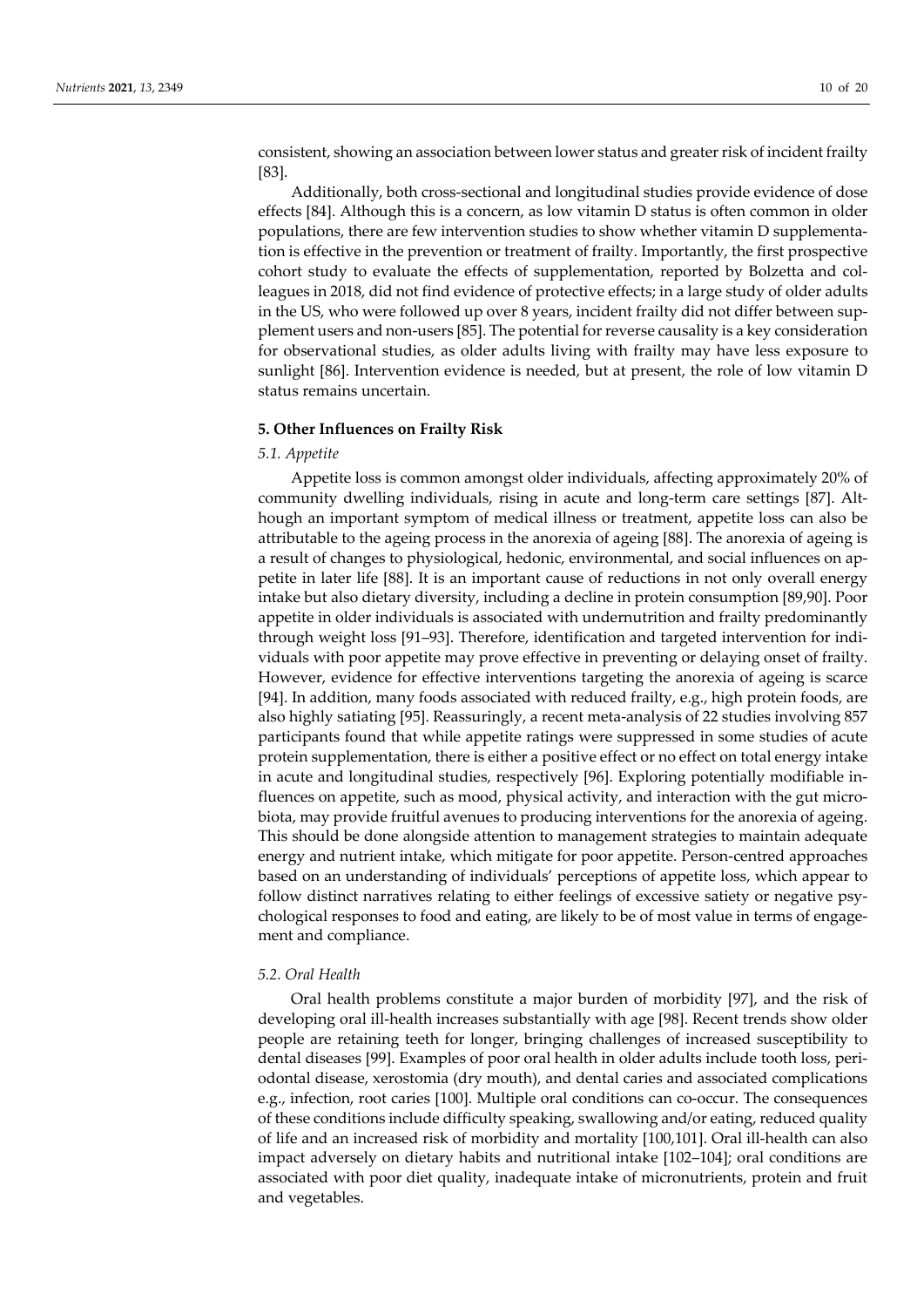Poor oral health and frailty co-occur in older people, especially those in long term care [101,105]. A bi-directional association between the two may be likely, as longitudinal studies have suggested oral ill health could contribute to the development of frailty, and increased risk of incident frailty has been observed with a number of the oral health conditions, particularly tooth loss and dry mouth [105–107]. Oral ill-health and frailty share pathophysiological pathways and aetiological factors including chronic disease, poor selfcare, smoking, BMI, socioeconomic factors etc. [100,101]. Furthermore, they also share potential mediators, including nutrition, dietary deficiencies, and inflammation. [100,101,108].

Older people with frailty are more vulnerable to dental disease and may have worse access to dental treatment. This oral ill health may further worsen frailty, highlighting the need for primary and secondary prevention of oral diseases in older adults, as well as improved proactive management of oral health in frail older adults and those at risk of developing frailty.

# **6. Can Dietary Change Be Used to Prevent and Treat Frailty?**

As reviewed above, much of the current evidence on the role of nutrition in the prevention and/or treatment of frailty is observational, with many studies based on crosssectional data. There are far fewer intervention studies that can provide the evidence of causal effects which is needed to inform our understanding of the potential of diet to be used as a strategy to influence the development and progression of frailty [28]. Apart from the limited evidence base, there are challenges in understanding existing interventional studies. Firstly, many studies have used multi-pronged interventions, making it difficult to dissect out the role of nutrition, with many trials using a combined exercise and nutrition approach. Secondly, the supplements and foods used often contain a range of nutrients, limiting understanding of the effects of individual components. Thirdly, there are additional challenges in terms of how frailty is measured [109]. Variation in measures used across studies can make comparisons difficult. Often the primary outcome is one component of the frailty phenotype, rather than reduction in overall frailty.

#### *6.1. Nutritional Interventions for Frailty*

To date, most dietary intervention studies have combined nutritional supplementation with exercise training. For example, in the systematic review by Apóstolo and colleagues, of 33 interventions considered, three were of supplementation alone [110]. One of the reviewed studies by Ng et al. (2015) used an oral nutritional supplement designed to increase energy intake by 20% and to provide supplementary iron, calcium, folate, vitamins B6, B12 and D to an older population of pre-frail and frail adults for a 6-month period. The study involved parallel intervention groups, one of which was the nutritional supplement and another of which was a combination intervention which included the supplement, alongside cognitive and physical training [111]. Both groups had a reduction in Fried's frailty score sustained at 12 months, but the effect was greater in the combination group, even after adjustment for compliance. No age or sex differences were reported.

Others have focused on more specific nutritional interventions. For example, included in the systematic review [110] Kim et al. conducted a trial looking at the effects of Milk Fat Globule Membrane (MFGM) supplementation for a 3-month period as a treatment for frailty and found a reduction in frailty status in those who received the supplement, but a greater reduction in those who received MFGM plus exercise, after adjusting for age and baseline frailty score [112].

Overall, there is little evidence from dietary intervention studies to inform clinical guidance [113], although consistent with other multidomain trials, there may be more positive messages from studies where supplementation is combined with exercise training [114]. However, the quality of this limited evidence is low, both for studies of supplementation alone, and for studies of combinations which included supplementation [110]. Furthermore, there is little current information to evaluate separate nutritional influences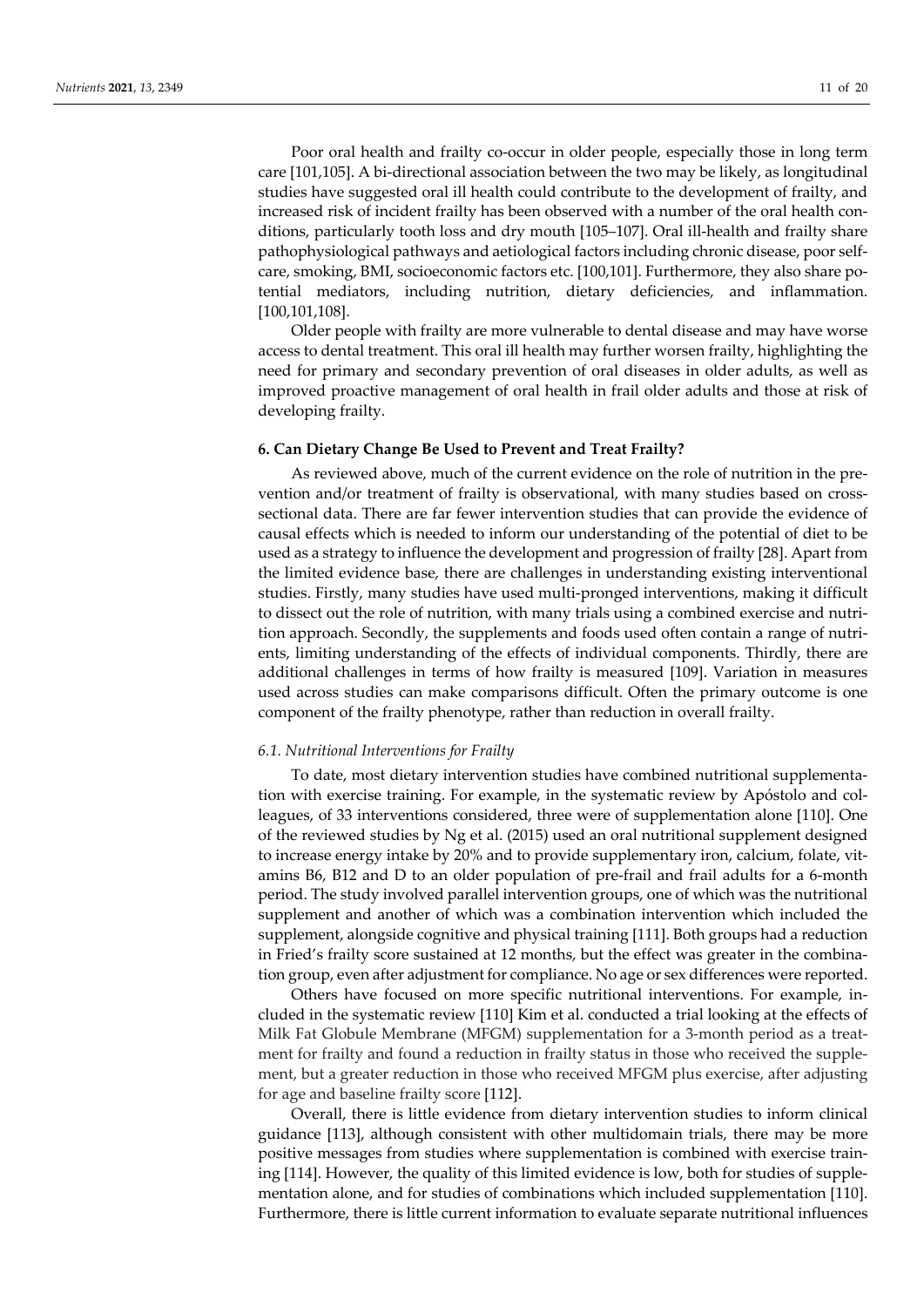on development vs. progression of frailty. The potential of diet to prevent or treat frailty is therefore not yet clear. Further data are needed to build the evidence to inform the design of effective dietary intervention strategies, which consider challenges specific to ageing adults, ensuring strategies are appropriate and acceptable to those who will actually be affected by them: older people with, or at risk of developing, frailty.

# *6.2. Looking Forward*

Important advances are being made in related fields, which have the potential to influence frailty research. For example, our understanding of the gut microbiome, which refers to the bacteria, archaea, viruses, and eukaryotic microbes that reside inside the gut, has expanded exponentially in recent years. More recent again, is the study of the 'metabolome' which measures metabolites in blood or other biological samples. The ability to measure these host factors, has led to the suggestion of a move away from the current onesize-fits-all approach to nutritional recommendations, towards a more personalised approach [115]. For example, the recent Personalised Responses to Dietary Composition Trial (PREDICT) study reported dramatic variations in dietary inflammation after meals within healthy adults, a cohort which included identical twins [116]. Both the gut microbiome and the metabolome have the potential to play a key role in improving understanding of the role of diet and its influence on frailty risk.

# 6.2.1. The Gut Microbiome

The gut microbiome has a collective genome size that may be as much as 150-fold that of the human host [117], and some have argued that it merits consideration as an organ of the human body in its own right, with intrinsic functions and metabolic needs [118]. The composition of the gut microbiome is heavily influenced by diet, with particular food types showing predictable shifts in the host's bacteria [119]. Acute states such as inflammation or a severe stress such as a burn injury can also lead to changes in the gut microbiota [118,120]. In addition, the composition of an individual's gut microbiota can influence how food eaten is processed. For example, the gut microbiota have been proposed to play a key role in anabolic resistance of skeletal muscle to dietary protein [121], and therefore in the development of sarcopenia and physical frailty. Despite this bidirectional relationship, the microbiome composition is typically stable in adults and shifts secondary to a dietary change tend not to be sustained once that dietary intervention is removed [122].

Notably, the resilience of the gut microbiome is reduced in frailty, and it can become more vulnerable to changes in lifestyle, medications, and disease [123–126]. People living with frailty often have concurrent sarcopenia, chronic disease and/or polypharmacy, each of which may also influence, and potentially are influenced by, the gut microbiota [127]. More research is needed to ascertain the causative role, if any, of the gut microbiome in the development of a frailty syndrome.

Ghosh et al. (2019) profiled the gut microbiota of >1200 frail and non-frail participants aged 65–79 years across Europe before and after a 12-month dietary intervention (New dietary strategies addressing the specific needs of elderly population for healthy ageing in Europe: NU-AGE diet), a Mediterranean-style diet. Specific microbiome alterations were reported, which were positively associated with markers of reduced frailty (measured using Fried score), improved cognition, and negatively associated with inflammatory markers including CRP and interleukin-17, even after adjustment for a range of potential confounders [128]. Further studies are needed to identify whether the microbiome changes are driver of, or consequences of, the change in frailty status in trials such as this one.

A randomised controlled trial of a prebiotic (fructooligosaccharides) supplement for 13 weeks in sixty frail adults aged 65 years or older reported significant improvements in two frailty criteria, exhaustion (fatigue score;  $pred.4 \pm 1.7$  post $0.8 \pm 1.4$ ,  $p < 0.05$ ) and handgrip strength (pre10.6  $\pm$  8.2, post12.4  $\pm$  3.2,  $p$  < 0.05), and also a reduction in overall frailty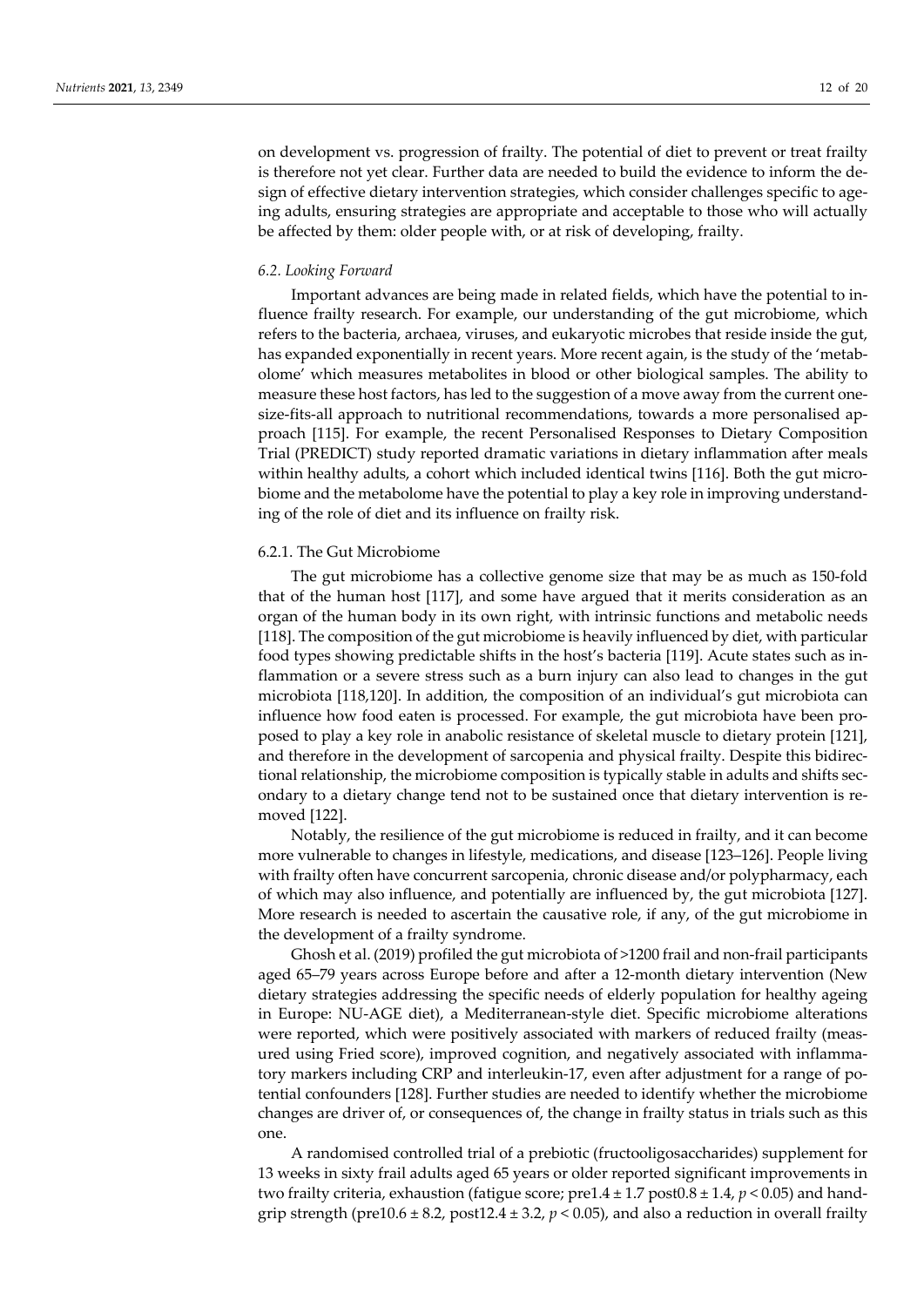index score (pre0.22 ± 0.09, post0.20 ± 0.08, *p* < 0.001), versus those given placebo [129,130]. While there are no studies to our knowledge testing other prebiotic supplements, or probiotic supplements for reduction of frailty, there is some limited evidence that such supplements may improve other age-related conditions that may contribute to overall frailty, such as cognition and bone health, and this has been summarised recently by Jayanama et al. [131]. The crucial point is that the gut microbiome is potentially *malleable*, and can be targeted using dietary changes, prebiotics, probiotics, and even faecal microbial transplants, thus representing an exciting therapeutic target for preventing and treating frailty.

# 6.2.2. Metabolome

Metabolomics or metabolomic profiling involves the simultaneous measurement of metabolites in order to characterise a biological system [132]. Metabolomics is a useful tool in the analysis of complex biological systems, as the metabolome is the link between an individual's genotype and phenotype [133]. Pujos-Guillot et al. (2019) used metabolomics to elucidate the metabolites in serum which are associated with pre-frailty subphenotypes in older people [132]. Identification of circulating pre-frailty molecular biomarkers is vital to understand the trajectory of pre-frailty and frailty and to develop early warning predictors of decline, prior to observed physiological differences. The serum metabolome has been the main target of investigation within frail and pre-frail individuals. Rattray et al. (2019) concluded that dysregulation in the carnitine shuttle and subsequent alterations in energy metabolism are associated with a clinical presentation of frailty [134]. Investigations into the muscle metabolome in frail individuals have also been able to elucidate key metabolic processes, such as branched chain amino acid catabolism, but highlighted the dissimilarity between skeletal muscle metabolites and those circulating in plasma [135].

Metabolomics has been extensively used to measure the dietary intake of individuals and predict dietary patterns within populations through the use of biomarkers of food intake, found in urine [136,137]. Recent technological advances have facilitated community collection of urine [138], which combined with metabolomics, presents a potential solution to passively monitor nutritional status and dietary intake of individuals within the community. Objective reporting of dietary intake, through analysis of urinary biomarkers [139,140] has not been exploited in pre-frail and frail populations; but could be a useful tool for monitoring habitual dietary intake going forward.

## **7. Discussion**

There is a growing body of evidence that links variation in habitual diets and nutritional status to frailty risk in older populations. Some of the most robust evidence is for higher quality or 'healthier' diets, particularly a Mediterranean dietary pattern, with an indication of protective effects for some of the foods that characterise these patterns, (such as greater consumption of fruits and vegetables and lower consumption of ultra-processed foods), as well as associated nutrients (such as higher intakes of protein and antioxidant nutrients). These observational studies are consistent with potential biological mechanisms, with evidence of dose-response effects in some studies. The evidence linking frailty with the inflammatory potential of diet, vitamin D status or with intake of dairy foods remains insufficient to draw any conclusions; however, initial studies are suggestive that links may exist, and this warrants further study. There are many gaps in understanding, particularly the lack of whole-diet intervention studies in which frailty is the primary outcome [141]. This limits translation of current evidence and our evaluation of how diet might be used in strategies to protect the health of older populations.

A host of personal factors and inequalities affect variations in diet among older people and may confound observational studies. Examples include appetite and oral health, as discussed above, but also socioeconomic status, education, availability of food, and physical activity, as well as age-related changes such as sense of smell, taste, and gastric emptying. While most of the cited studies in our review did adjust for age, sex, BMI,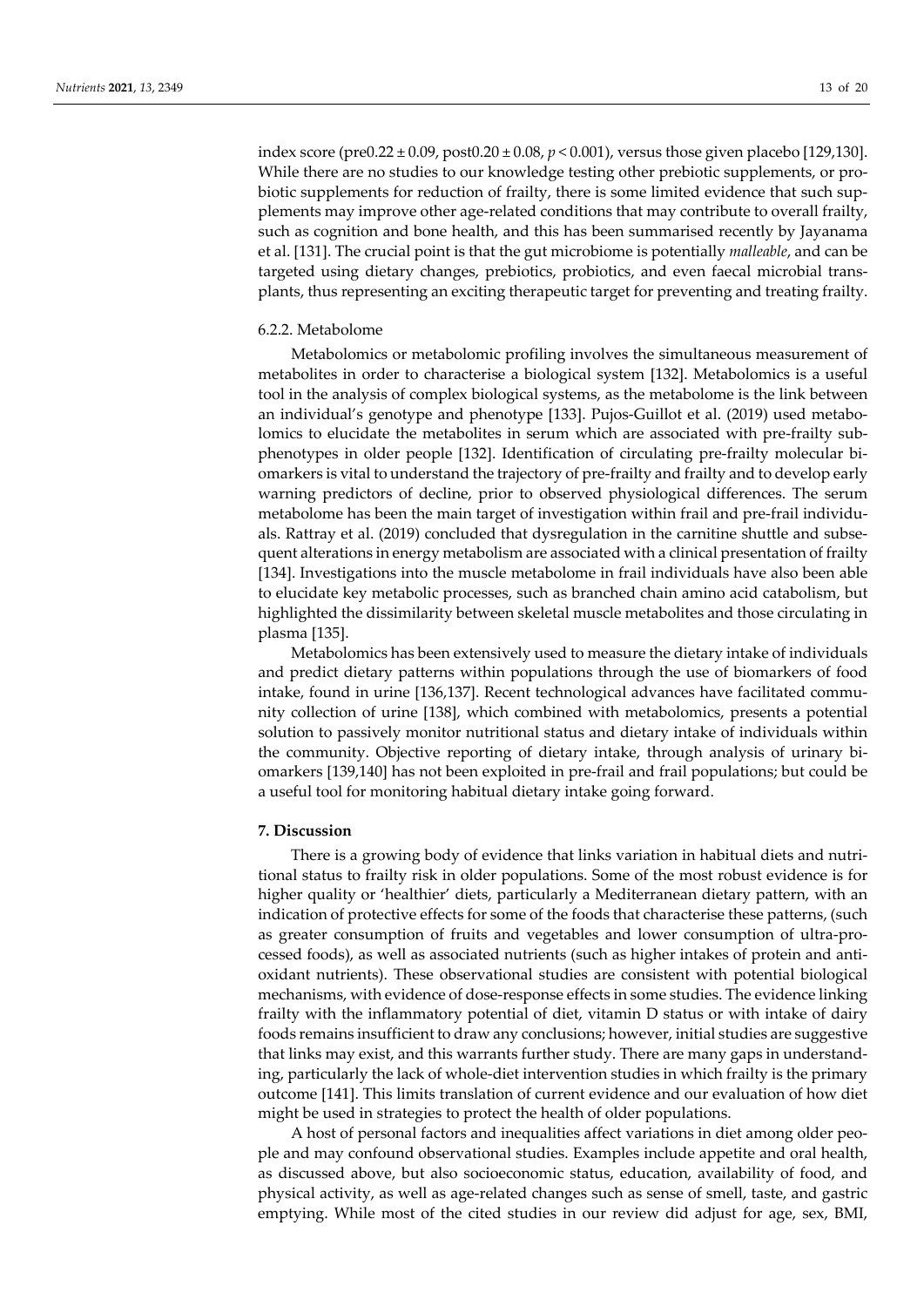smoking, energy intake and co-morbidites, there was significant variation in what confounding variables were included. Very few, if any, adjusted for income, socioeconomic status, alcohol intake, psychological well-being, loneliness, social network, race, or geographical location. Ideally these should be considered carefully when designing future randomised controlled trials in this field of enquiry.

We chose to focus on the existing evidence linking nutrition and frailty. It was outside the scope of this review to consider what the best approaches are to achieve lasting dietary changes, or what the barriers and potential solutions are to improve nutritional status in older people. Whether research findings should be accepted into dietary recommendations and clinical practice, and how best to implement such changes is also outside of the scope of this paper; however, it warrants mentioning as a crucial factor to be considered in future research. It should be noted that the narrative nature of this review is a limitation, which was due to its origins, in a workshop bringing together experts from frailty and nutrition backgrounds.

# **8. Conclusions**

More work is needed in understanding how dietary modification impacts on the fundamental biological processes thought to underpin frailty (oxidative stress, inflammation, microbiome, etc.). Novel methodological techniques including multi-omics approaches, such as metabolomics are needed to drive progress in this area. There is also a need for further investigation into more personalised approaches to ameliorate frailty with nutrition, particularly as evidence grows that many individuals have different responses to the same nutrient, including identical twins [116]. Lastly, longer term prospective studies and well-designed interventions are needed, which involve older people in their design, to determine the causal effects of nutrition on frailty risk and progression and how diet can be used to prevent, delay and/or treat frailty in the future.

**Author Contributions:** All authors attended a workshop in November 2020 bringing together expert from fields of both nutrition and frailty. Conceptualization, all authors; resources, P.H.; writing—original draft preparation, M.N.L., N.J.C., T.W., R.P.G.H. and S.R.; writing—review and editing, all authors; visualization, all authors; project administration, P.H.; funding acquisition, M.N.L. and S.R. All authors have read and agreed to the published version of the manuscript.

**Funding:** We would like to acknowledge the Medical Research Council for their support in funding the workshop which led to the production of this paper, as part of the UK Nutrition Research Partnership (UK NRP) Call for Nutrition Hot Topic Workshops.

**Institutional Review Board Statement:** Not applicable.

**Informed Consent Statement:** Not applicable.

**Data Availability Statement:** Not applicable.

**Acknowledgments:** M.N.L. is supported by an NIHR Doctoral Fellowship (grant code NIHR300159). D.W. is supported by a NIHR Clinical Lectureship. A.A.S., A.G., C.H., P.H., S.R. and M.D.W. acknowledge support from the NIHR Newcastle Biomedical Research Centre. C.J.S. receives funds from the M.R.C., Wellcome Trust, Chronic Disease Research Foundation. E.R.T. is supported by the Medical Research Council (MRC) and Versus Arthritis as part of the Medical Research Council Versus Arthritis Centre for Integrated Research into Musculoskeletal Ageing (CIMA) [MR/R502182/1].

**Conflicts of Interest:** The authors declare no conflict of interest. The funders had no role in the writing of the manuscript, or in the decision to publish the results.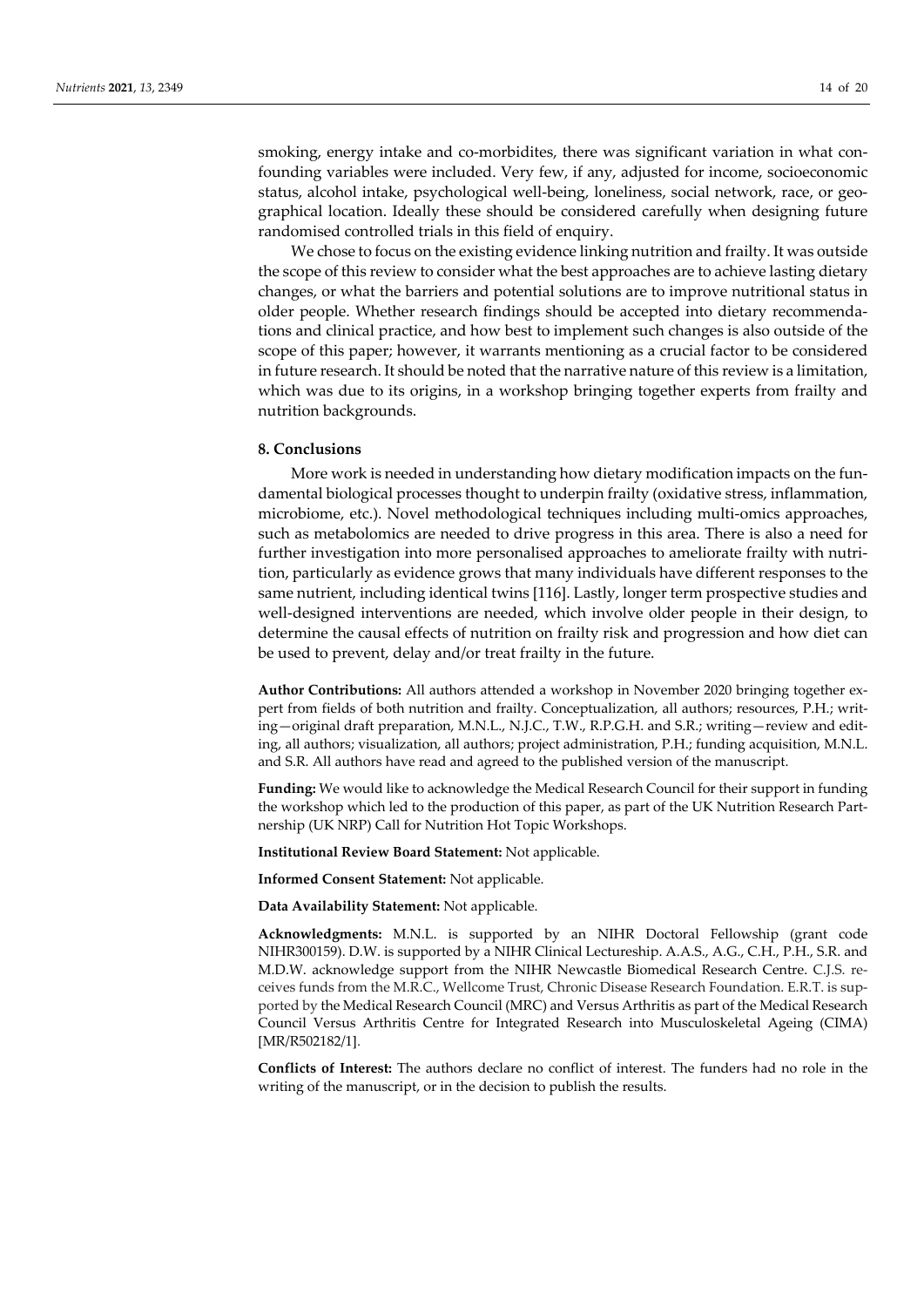# **References**

- 1. Kingston, A.; Wohland, P.; Wittenberg, R.; Robinson, L.; Brayne, C.; Matthews, F.E.; Jagger, C. Is late-life dependency increasing or not? A comparison of the Cognitive Function and Ageing Studies (CFAS). *Lancet* **2017**, *390*, 1676–1684.
- 2. Office for National Statistics. Population Estimates for the UK, England and Wales, Scotland and Northern Ireland. Statistical Bulletin. 2017. Available online: https://www.ons.gov.uk/peoplepopulationandcommunity/populationandmigration/populationestimates/bulletins/annualmidyearpopulationestimates/mid2017 (accessed on 2 February 2021).
- 3. Morley, J.E. The New Geriatric Giants. *Clin. Geriatr. Med.* **2017**, *33*, xi–xii, doi:10.1016/j.cger.2017.05.001.
- 4. Clegg, A.; Young, J.; Iliffe, S.; Olde Rikkert, M.G.M.; Rockwood, K.; Rikkert, M.O.; Rockwood, K. Frailty in elderly people. *Lancet* **2013**, *381*, 752–762.
- 5. Pickard, S.; Cluley, V.; Danely, J.; Laceulle, H.; Leon-Salas, J.; Vanhoutte, B.; Romero-Ortuno, R. New horizons in frailty: The contingent, the existential and the clinical. *Age Ageing* **2019**, *48*, 466–471.
- 6. Cruz-Jentoft, A.J.; Bahat, G.; Bauer, J.; Boirie, Y.; Bruyère, O.; Cederholm, T.; Cooper, C.; Landi, F.; Rolland, Y.; Sayer, A.A.; et al. Sarcopenia: Revised European consensus on definition and diagnosis. *Age Ageing* **2019**, *48*, 16–31.
- 7. Cruz-Jentoft, A.J.; Michel, J.-P. Sarcopenia: A useful paradigm for physical frailty. *Eur. Geriatr. Med.* **2013**, *4*, 102–105.
- 8. O'Caoimh, R.; Sezgin, D.; O'Donovan, M.R.; Molloy, D.W.; Clegg, A.; Rockwood, K.; Liew, A. Prevalence of frailty in 62 countries across the world: A systematic review and meta-analysis of population-level studies. *Age Ageing* **2021**, *50*, 96–104.
- 9. Hale, M.; Shah, S.; Clegg, A. Frailty, inequality and resilience. *Clin. Med.* **2019**, *19*, 219–223.
- 10. Hoogendijk, E.O.; Heymans, M.W.; Deeg, D.J.H.; Huisman, M. Socioeconomic Inequalities in Frailty among Older Adults: Results from a 10-Year Longitudinal Study in the Netherlands. *Gerontology* **2018**, *64*, 157–164.
- 11. Hajek, A.; Bock, J.-O.; Saum, K.-U.; Matschinger, H.; Brenner, H.; Holleczek, B.; Haefeli, W.E.; Heider, D.; König, H.-H. Frailty and healthcare costs—longitudinal results of a prospective cohort study. *Age Ageing* **2018**, *47*, 233–241.
- 12. Bonnefoy, M.; Berrut, G.; Lesourd, B.; Ferry, M.; Gilbert, T.; Guerin, O.; Hanon, O.; Jeandel, C.; Paillaud, E.; Raynaud-Simon, A.; et al. Frailty and nutrition: Searching for evidence. *J. Nutr. Health Aging* **2015**, *19*, 250–257.
- 13. Rockwood, K.; Mitnitski, A.B.; MacKnight, C. Some mathematical models of frailty and their clinical implications. *Rev. Clin. Gerontol.* **2002**, *12*, 109–117.
- 14. Rockwood, K.; Song, X.; MacKnight, C.; Bergman, H.; Hogan, D.B.; McDowell, I.; Mitnitski, A. A global clinical measure of fitness and frailty in elderly people. *CMAJ* **2005**, *173*, 489–495.
- 15. Jayanama, K.; Theou, O.; Blodgett, J.M.; Cahill, L.; Rockwood, K. Frailty, nutrition-related parameters, and mortality across the adult age spectrum. *BMC Med.* **2018**, *16*, 188.
- 16. Zupo, R.; Castellana, F.; Bortone, I.; Griseta, C.; Sardone, R.; Lampignano, L.; Lozupone, M.; Solfrizzi, V.; Castellana, M.; Giannelli, G.; et al. Nutritional domains in frailty tools: Working towards an operational definition of nutritional frailty. *Ageing Res. Rev.* **2020**, *64*, 101148.
- 17. Elia, M. The Cost of Malnutrition in England and Potential Cost Savings from Nutritional Interventions (Short Version), A Report on the Cost of Disease-Related Malnutrition in England and a Budget Impact Analysis of Implementing the NICE Clinical Guidelines/Quality. 2015. Available online: www.bapen.org.uk (accessed on 2 February 2021).
- 18. Chang, S.F. Frailty Is a Major Related Factor for at Risk of Malnutrition in Community-Dwelling Older Adults. *J. Nurs. Scholarsh.* **2017**, *49*, 63–72.
- 19. Crow, R.S.; Lohman, M.C.; Titus, A.J.; Cook, S.B.; Bruce, M.L.; Mackenzie, T.A.; Bartels, S.J.; Batsis, J.A. Association of Obesity and Frailty in Older Adults: NHANES 1999–2004. *J. Nutr. Health Aging* **2019**, *23*, 138–144.
- 20. Landre, B.; Czernichow, S.; Goldberg, M.; Zins, M.; Ankri, J.; Herr, M. Association Between Life-Course Obesity and Frailty in Older Adults: Findings in the GAZEL Cohort. *Obesity* **2020**, *28*, 388–396.
- 21. Xu, L.; Zhang, J.; Shen, S.; Hong, X.; Zeng, X.; Yang, Y.; Liu, Z.; Chen, L.; Chen, X. Association Between Body Composition and Frailty in Elder Inpatients. *Clin. Interv. Aging* **2020**, *15*, 313–320.
- 22. Falsarella, G.; Gasparotto, L.P.R.; Barcelos, C.C.; Moretto, M.C.; Pascoa, M.A.; Ferreira, T.C.B.R.; Coimbra, A.M.V.; Coimbra, I.B. Body composition as a frailty marker for the elderly community. *Clin. Interv. Aging* **2015**, *10*, 1661.
- 23. Ferriolli, E.; dos Santos Pessanha, F.P.A.; Moreira, V.G.; Dias, R.C.; Neri, A.L.; Lourenço, R.A. Body composition and frailty profiles in Brazilian older people: Frailty in Brazilian Older People Study-FIBRA-BR. *Arch. Gerontol. Geriatr.* **2017**, *71*, 99–104.
- 24. Preto, L.S.R.; Conceição, M.D.C.D.; Figueiredo, T.M.; Mata, M.A.P.; Preto, P.M.B.; Aguilar, E.M. Fragilidad, composición corporal y estado nutricional en ancianos no institucionalizados. *Enfermería Clínica* **2017**, *27*, 339–345.
- 25. Lorenzo-López, L.; Maseda, A.; De Labra, C.; Regueiro-Folgueira, L.; Rodríguez-Villamil, J.L.; Millán-Calenti, J.C. Nutritional determinants of frailty in older adults: A systematic review. *BMC Geriatr.* **2017**, *17*, 108.
- 26. Soysal, P.; Isik, A.T.; Carvalho, A.F.; Fernandes, B.S.; Solmi, M.; Schofield, P.; Veronese, N.; Stubbs, B. Oxidative stress and frailty: A systematic review and synthesis of the best evidence. *Maturitas* **2017**, *99*, 66–72.
- 27. Sindhu, S.; Thomas, R.; Shihab, P.; Sriraman, D.; Behbehani, K.; Ahmad, R. Obesity Is a Positive Modulator of IL-6R and IL-6 Expression in the Subcutaneous Adipose Tissue: Significance for Metabolic Inflammation. *PLoS ONE* **2015**, *10*, e0133494.
- 28. Feart, C. Nutrition and frailty: Current knowledge. *Prog. Neuro-Psychopharmacol. Biol. Psychiatry* **2019**, *95*, 109703.
- 29. Rashidi Pour Fard, N.; Amirabdollahian, F.; Haghighatdoost, F. Dietary patterns and frailty: A systematic review and metaanalysis. *Nutr. Rev.* **2019**, *77*, 498–513.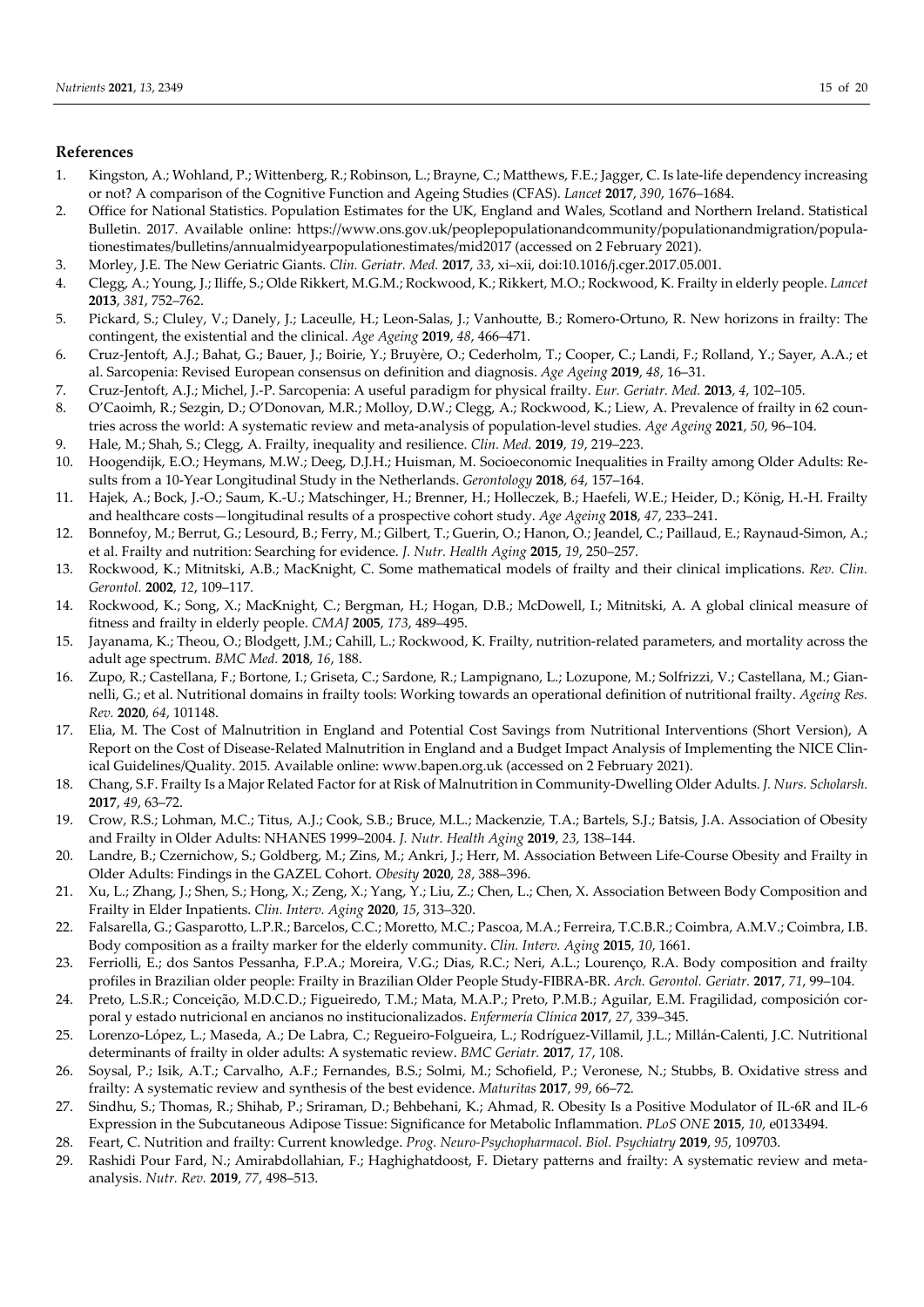- 30. Hengeveld, L.M.; Wijnhoven, H.A.H.H.; Olthof, M.R.; Brouwer, I.A.; Simonsick, E.M.; Kritchevsky, S.B.; Houston, D.K.; Newman, A.B.; Visser, M. Prospective Associations of Diet Quality with Incident Frailty in Older Adults: The Health, Aging, and Body Composition Study. *J. Am. Geriatr. Soc.* **2019**, *67*, 1835–1842.
- 31. Struijk, E.A.; Hagan, K.A.; Fung, T.T.; Hu, F.B.; Rodriguez-Artalejo, F.; Lopez-Garcia, E.; Rodríguez-Artalejo, F.; Lopez-Garcia, E. Diet quality and risk of frailty among older women in the Nurses' Health Study. *Am. J. Clin. Nutr.* **2020**, *111*, 877–883.
- 32. Parsons, T.J.; Papachristou, E.; Atkins, J.L.; Papacosta, O.; Ash, S.; Lennon, L.T.; Whincup, P.H.; Ramsay, S.E.; Wannamethee, S.G.; Goya Wannamethee, S. Physical frailty in older men: Prospective associations with diet quality and patterns. *Age Ageing* **2019**, *48*, 355–360.
- 33. Abdelhamid, A.; Jennings, A.; Hayhoe, R.P.G.; Awuzudike, V.E.; Welch, A.A. High variability of food and nutrient intake exists across the Mediterranean Dietary Pattern—A systematic review. *Food Sci. Nutr.* **2020**, *8*, 4907–4918.
- 34. Trichopoulou, A.; Costacou, T.; Bamia, C.; Trichopoulos, D. Adherence to a Mediterranean Diet and Survival in a Greek Population. *N. Engl. J. Med.* **2003**, *348*, 2599–2608.
- 35. Tsigalou, C.; Konstantinidis, T.; Paraschaki, A.; Stavropoulou, E.; Voidarou, C.; Bezirtzoglou, E. Mediterranean Diet as a Tool to Combat Inflammation and Chronic Diseases. An Overview. *Biomedicines* **2020**, *8*, 201.
- 36. Capurso, C.; Bellanti, F.; Buglio, A.L.; Vendemiale, G. The mediterranean diet slows down the progression of aging and helps to prevent the onset of frailty: A narrative review. *Nutrients* **2020**, *12*, 35.
- 37. Kojima, G.; Avgerinou, C.; Iliffe, S.; Walters, K. Adherence to Mediterranean Diet Reduces Incident Frailty Risk: Systematic Review and Meta-Analysis. *J. Am. Geriatr. Soc.* **2018**, *66*, 783–788.
- 38. Silva, R.; Pizato, N.; da Mata, F.; Figueiredo, A.; Ito, M.; Pereira, M.G. Mediterranean Diet and Musculoskeletal-Functional Outcomes in Community-Dwelling Older People: A Systematic Review and Meta-Analysis. *J. Nutr. Health Aging* **2018**, *22*, 655– 663.
- 39. Lopez-Garcia, E.; Hagan, K.A.; Fung, T.T.; Hu, F.B.; Rodríguez-Artalejo, F. Mediterranean diet and risk of frailty syndrome among women with type 2 diabetes. *Am. J. Clin. Nutr.* **2018**, *107*, 763–771.
- 40. Veronese, N.; Stubbs, B.; Noale, M.; Solmi, M.; Rizzoli, R.; Vaona, A.; Demurtas, J.; Crepaldi, G.; Maggi, S. Adherence to a Mediterranean diet is associated with lower incidence of frailty: A longitudinal cohort study. *Clin. Nutr.* **2018**, *37*, 1492–1497.
- 41. Craig, J.V.; Bunn, D.K.; Hayhoe, R.P.; Appleyard, W.O.; Lenaghan, E.A.; Welch, A.A. Relationship between the Mediterranean dietary pattern and musculoskeletal health in children, adolescents, and adults: Systematic review and evidence map. *Nutr. Rev.* **2017**, *75*, 830–857.
- 42. Ticinesi, A.; Meschi, T.; Lauretani, F.; Felis, G.; Franchi, F.; Pedrolli, C.; Barichella, M.; Benati, G.; Di Nuzzo, S.; Ceda, G.P.; et al. Nutrition and Inflammation in Older Individuals: Focus on Vitamin D, n-3 Polyunsaturated Fatty Acids and Whey Proteins. *Nutrients* **2016**, *8*, 186.
- 43. Shivappa, N.; Hebert, J.R.; Marcos, A.; Diaz, L.E.; Gomez, S.; Nova, E.; Michels, N.; Arouca, A.; Gonzalez-Gil, E.; Frederic, G.; et al. Association between dietary inflammatory index and inflammatory markers in the HELENA study. *Mol. Nutr. Food Res.* **2017**, *61*.
- 44. Shivappa, N.; Wirth, M.D.; Hurley, T.G.; Hebert, J.R. Association between the dietary inflammatory index (DII) and telomere length and C-reactive protein from the National Health and Nutrition Examination Survey-1999–2002. *Mol. Nutr. Food Res.* **2017**, *61*, 1600630.
- 45. Moradi, S.; Hadi, A.; Mohammadi, H.; Asbaghi, O.; Zobeiri, M.; Marx, W.; Entezari, M.H. Dietary Inflammatory Index and the Risk of Frailty Among Older Adults: A Systematic Review and Meta-Analysis. *Res. Aging* **2020**, 164027520948176, doi:10.1177/0164027520948176.
- 46. Vicente, B.M.; Lucio Dos Santos Quaresma, M.V.; Maria de Melo, C.; Lima Ribeiro, S.M. The dietary inflammatory index (DII(R)) and its association with cognition, frailty, and risk of disabilities in older adults: A systematic review. *Clin. Nutr. ESPEN* **2020**, *40*, 7–16.
- 47. Laclaustra, M.; Rodriguez-Artalejo, F.; Guallar-Castillon, P.; Banegas, J.R.; Graciani, A.; Garcia-Esquinas, E.; Lopez-Garcia, E. The inflammatory potential of diet is related to incident frailty and slow walking in older adults. *Clin. Nutr.* **2020**, *39*, 185–191.
- 48. Shivappa, N.; Stubbs, B.; Hébert, J.R.; Cesari, M.; Schofield, P.; Soysal, P.; Maggi, S.; Veronese, N. The Relationship Between the Dietary Inflammatory Index and Incident Frailty: A Longitudinal Cohort Study. *J. Am. Med. Dir. Assoc.* **2018**, *19*, 77–82.
- 49. Slavin, J.L.; Lloyd, B. Health benefits of fruits and vegetables. *Adv. Nutr.* **2012**, *3*, 506–516.
- 50. Brewer, D.; Dickens, E.; Humphrey, A.; Stephenson, T. Increased fruit and vegetable intake among older adults participating in Kentucky's congregate meal site program. *Educ. Gerontol.* **2016**, *42*, 771–784.
- 51. Pomerleau, J.; Lock, K.; Knai, C.; McKee, M. Interventions Designed to Increase Adult Fruit and Vegetable Intake Can Be Effective: A Systematic Review of the Literature. *J. Nutr.* **2005**, *135*, 2486–2495.
- 52. Kojima, G.; Avgerinou, C.; Iliffe, S.; Jivraj, S.; Sekiguchi, K.; Walters, K. Fruit and Vegetable Consumption and Frailty: A Systematic Review. *J. Nutr. Health Aging* **2018**, *22*, 1010–1017.
- 53. García-Esquinas, E.; Rahi, B.; Peres, K.; Colpo, M.; Dartigues, J.-F.F.; Bandinelli, S.; Feart, C.; Rodríguez-Artalejo, F. Consumption of fruit and vegetables and risk of frailty: A dose-response analysis of 3 prospective cohorts of community-dwelling older adults. *Am. J. Clin. Nutr.* **2016**, *104*, 132–142.
- 54. Gao, J.; Jia, Y.; Dai, J.; Fu, H.; Wang, Y.; Yan, H.; Zhu, Y.; Nie, X. Association of Fruit and Vegetable Intake and Frailty among Chinese Elders: A Cross-Sectional Study in Three Cities. *J. Nutr. Health Aging* **2019**, *23*, 890–895.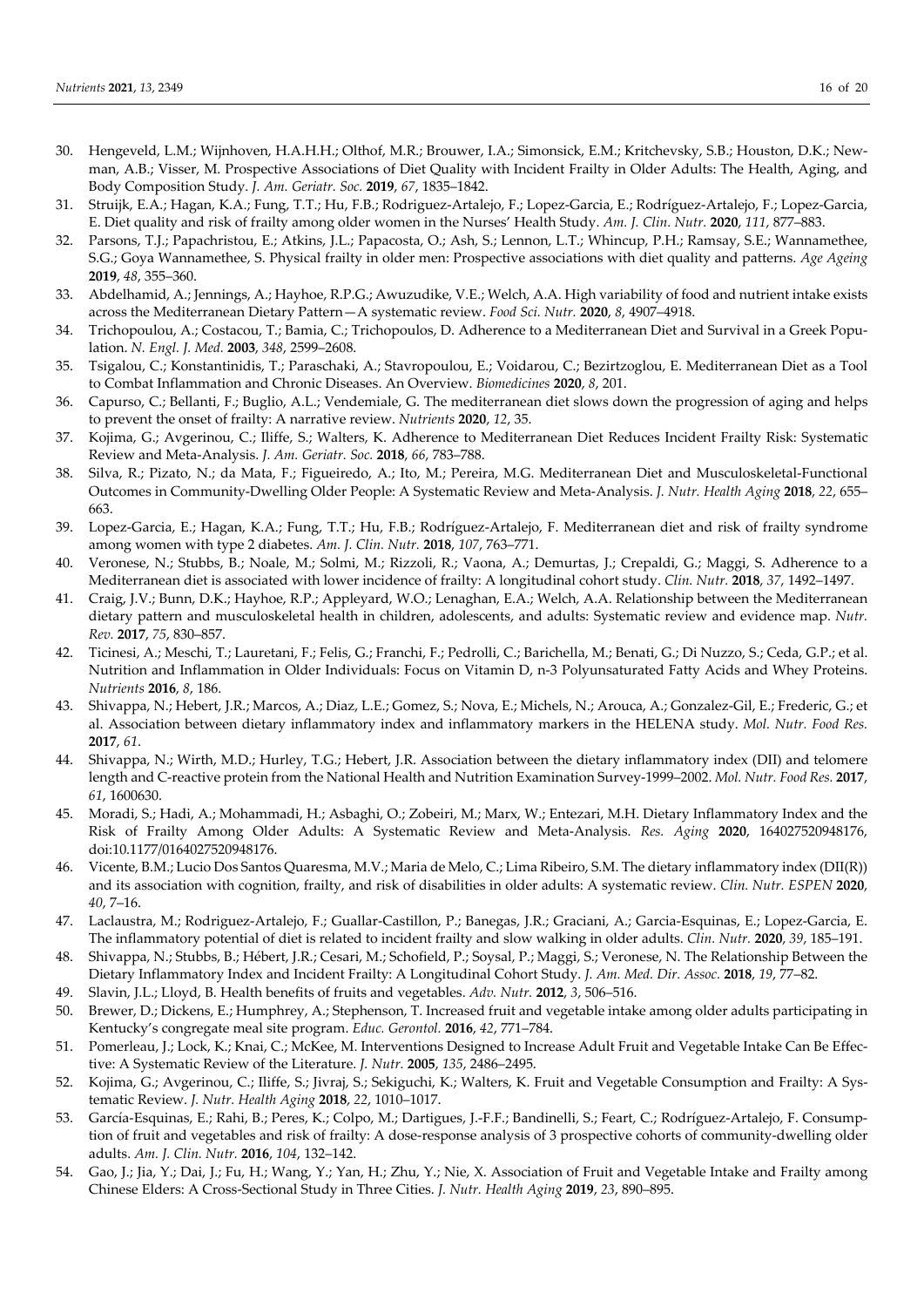- 55. Fung, T.T.; Struijk, E.A.; Rodriguez-Artalejo, F.; Willett, W.C.; Lopez-Garcia, E. Fruit and vegetable intake and risk of frailty in women 60 years old or older. *Am. J. Clin. Nutr.* **2020**, *112*, 1540–1546.
- 56. Kojima, G.; Iliffe, S.; Jivraj, S.; Walters, K. Fruit and Vegetable Consumption and Incident Prefrailty and Frailty in Community-Dwelling Older People: The English Longitudinal Study of Ageing. *Nutrients* **2020**, *12*, 3882.
- 57. SACN SACN Statement on Nutrition and Older Adults Living in the Community. 2021. Available online: https://assets.publishing.service.gov.uk/government/uploads/system/uploads/attachment\_data/file/953911/SACN\_Nutrition\_and\_older\_adults.pdf (accessed on 16 March 2021).
- 58. Cuesta-Triana, F.; Verdejo-Bravo, C.; Fernández-Pérez, C.; Martín-Sánchez, F.J. Effect of Milk and Other Dairy Products on the Risk of Frailty, Sarcopenia, and Cognitive Performance Decline in the Elderly: A Systematic Review. *Adv. Nutr.* **2019**, *10*, S105– S119.
- 59. Granic, A.; Hurst, C.; Dismore, L.; Aspray, T.; Stevenson, E.; Witham, M.D.; Sayer, A.A.; Robinson, S. Milk for Skeletal Muscle Health and Sarcopenia in Older Adults: A Narrative Review. *Clin. Interv. Aging* **2020**, *15*, 695–714.
- 60. Lana, A.; Rodriguez-Artalejo, F.; Lopez-Garcia, E. Dairy consumption and risk of frailty in older adults: A prospective cohort study. *J. Am. Geriatr. Soc.* **2015**, *63*, 1852–1860.
- 61. Otsuka, R.; Tange, C.; Tomida, M.; Nishita, Y.; Kato, Y.; Yuki, A.; Ando, F.; Shimokata, H.; Arai, H. Dietary factors associated with the development of physical frailty in community-dwelling older adults. *J. Nutr. Health Aging* **2019**, *23*, 89–95.
- 62. Monteiro, C.A.; Cannon, G.; Levy, R.B.; Moubarac, J.C.; Louzada, M.L.; Rauber, F.; Khandpur, N.; Cediel, G.; Neri, D.; Martinez-Steele, E.; et al. Ultra-processed foods: What they are and how to identify them. *Public Health Nutr* **2019**, *22*, 936–941.
- 63. Chen, X.; Zhang, Z.; Yang, H.; Qiu, P.; Wang, H.; Wang, F.; Zhao, Q.; Fang, J.; Nie, J. Consumption of ultra-processed foods and health outcomes: A systematic review of epidemiological studies. *Nutr. J.* **2020**, *19*, 86.
- 64. Sandoval-Insausti, H.; Blanco-Rojo, R.; Graciani, A.; López-García, E.; Moreno-Franco, B.; Laclaustra, M.; Donat-Vargas, C.; Ordovás, J.M.; Rodríguez-Artalejo, F.; Guallar-Castillón, P.; et al. Ultra-processed Food Consumption and Incident Frailty: A Prospective Cohort Study of Older Adults. *J. Gerontol. A Biol. Sci. Med. Sci.* **2020**, *75*, 1126–1133.
- 65. Nowson, C.; O'Connell, S.; O'Connell, S. Protein requirements and recommendations for older people: A review. *Nutrients* **2015**, *7*, 6874–6899.
- 66. Bauer, J.; Biolo, G.; Cederholm, T.; Cesari, M.; Cruz-Jentoft, A.J.; Morley MB, J.E.; Phillips, S.; Sieber, C.; Stehle, P.; Teta, D.; et al. Evidence-Based Recommendations for Optimal Dietary Protein Intake in Older People: A Position Paper From the PROT-AGE Study Group. *J. Am. Med. Dir. Assoc.* **2013**, *14*, 542–559.
- 67. Hoogendijk, E.O.; Afilalo, J.; Ensrud, K.E.; Kowal, P.; Onder, G.; Fried, L.P. Frailty: Implications for clinical practice and public health. *Lancet* **2019**, *394*, 1365–1375.
- 68. Coelho-Junior, H.J.; Marzetti, E.; Picca, A.; Cesari, M.; Uchida, M.C.; Calvani, R. Protein Intake and Frailty: A Matter of Quantity, Quality, and Timing. *Nutrients* **2020**, *12*, 2915.
- 69. Coelho-Júnior, H.J.; Rodrigues, B.; Uchida, M.; Marzetti, E. Low Protein Intake Is Associated with Frailty in Older Adults: A Systematic Review and Meta-Analysis of Observational Studies. *Nutrients* **2018**, *10*, 1334.
- 70. Shikany, J.M.; Barrett-Connor, E.; Ensrud, K.E.; Cawthon, P.M.; Lewis, C.E.; Dam, T.-T.L.; Shannon, J.; Redden, D.T. Macronutrients, Diet Quality, and Frailty in Older Men. *J. Gerontol. A Biol. Sci. Med. Sci.* **2014**, *69*, 695–701.
- 71. Isanejad, M.; Sirola, J.; Rikkonen, T.; Mursu, J.; Kröger, H.; Qazi, S.L.; Tuppurainen, M.; Erkkilä, A.T. Higher protein intake is associated with a lower likelihood of frailty among older women, Kuopio OSTPRE-Fracture Prevention Study. *Eur. J. Nutr.* **2019**, *59*, 1181.
- 72. Haider, S.; Grabovac, I.; Drgac, D.; Mogg, C.; Oberndorfer, M.; Dorner, T.E. Impact of physical activity, protein intake and social network and their combination on the development of frailty. *Eur. J. Public Health* **2020**, *30*, 340–346.
- 73. Mendonça, N.; Kingston, A.; Granic, A.; Jagger, C. Protein intake and transitions between frailty states and to death in very old adults: The Newcastle 85+ study. *Age Ageing* **2019**, *49*, 32–38.
- 74. Oktaviana, J.; Zanker, J.; Vogrin, S.; Duque, G. The effect of protein supplements on functional frailty in older persons: A systematic review and meta-analysis. *Arch. Gerontol. Geriatr.* **2020**, *86*, 103938.
- 75. De Liao, C.; Lee, P.H.; Hsiao, D.J.; Huang, S.W.; Tsauo, J.Y.; Chen, H.C.; Liou, T.H. Effects of Protein Supplementation Combined with Exercise Intervention on Frailty Indices, Body Composition, and Physical Function in Frail Older Adults. *Nutrients* **2018**, *10*, 1916.
- 76. Kochlik, B.; Stuetz, W.; Peres, K.; Pilleron, S.; Feart, C.; Garcia Garcia, F.J.; Bandinelli, S.; Gomez-Cabrero, D.; Rodriguez-Manas, L.; Grune, T.; et al. Associations of fat-soluble micronutrients and redox biomarkers with frailty status in the FRAILOMIC initiative. *J. Cachexia Sarcopenia Muscle* **2019**, *10*, 1339–1346.
- 77. Kaiser, M.J.; Bandinelli, S.; Lunenfeld, B. Frailty and the role of nutrition in older people. A review of the current literature. *Acta Biomed.* **2010**, *81* (Suppl. 1), 37–45.
- 78. Kobayashi, S.; Suga, H.; Sasaki, S. Diet with a combination of high protein and high total antioxidant capacity is strongly associated with low prevalence of frailty among old Japanese women: A multicenter cross-sectional study. *Nutr. J.* **2017**, *16*, 29.
- 79. Semba, R.D.; Bartali, B.; Zhou, J.; Blaum, C.; Ko, C.-W.W.; Fried, L.P. Low Serum Micronutrient Concentrations Predict Frailty Among Older Women Living in the Community. *J. Gerontol. Ser. A Biol. Sci. Med. Sci.* **2006**, *61*, 594–599.
- 80. Das, A.; Cumming, R.G.; Naganathan, V.; Blyth, F.; Ribeiro, R.V.; Le Couteur, D.G.; Handelsman, D.J.; Waite, L.M.; Simpson, S.J.; Hirani, V. Prospective Associations Between Dietary Antioxidant Intake and Frailty in Older Australian Men: The Concord Health and Ageing in Men Project. *J. Gerontol. A Biol. Sci. Med. Sci.* **2020**, *75*, 348–356.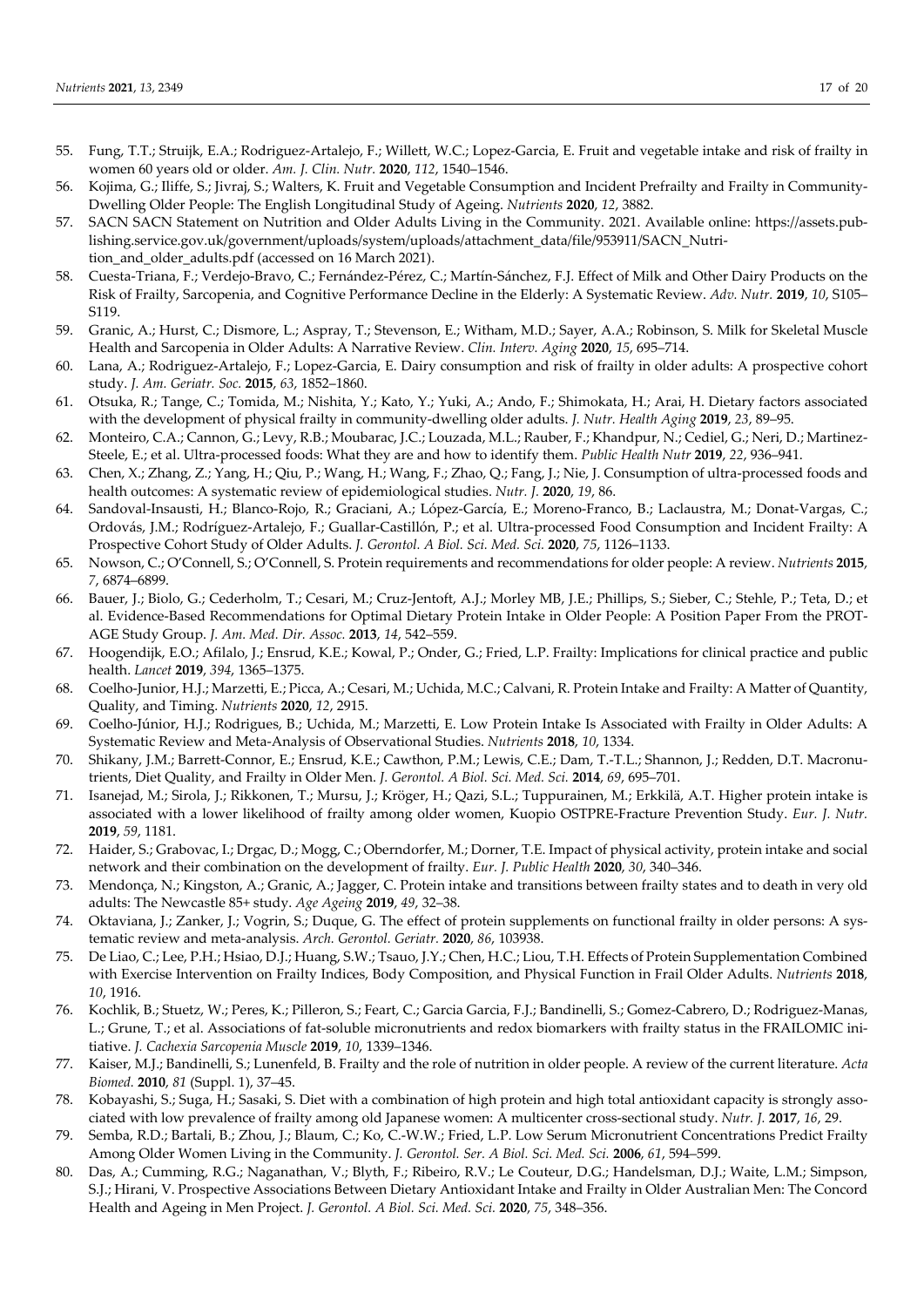- 81. Pilleron, S.; Weber, D.; Peres, K.; Colpo, M.; Gomez-Cabrero, D.; Stuetz, W.; Dartigues, J.F.; Ferrucci, L.; Bandinelli, S.; Garcia-Garcia, F.J.; et al. Patterns of circulating fat-soluble vitamins and carotenoids and risk of frailty in four European cohorts of older adults. *Eur. J. Nutr.* **2019**, *58*, 379–389.
- 82. Marcos-Pérez, D.; Sánchez-Flores, M.; Proietti, S.; Bonassi, S.; Costa, S.; Teixeira, J.P.; Fernández-Tajes, J.; Pásaro, E.; Valdiglesias, V.; Laffon, B.; et al. Low Vitamin D Levels and Frailty Status in Older Adults: A Systematic Review and Meta-Analysis. *Nutrients* **2020**, *12*, 2286.
- 83. Zhou, J.; Huang, P.; Liu, P.; Hao, Q.; Chen, S.; Dong, B.; Wang, J. Association of vitamin D deficiency and frailty: A systematic review and meta-analysis. *Maturitas* **2016**, *94*, 70–76.
- 84. Ju, S.Y.; Lee, J.Y.; Kim, D.H. Low 25-hydroxyvitamin D levels and the risk of frailty syndrome: A systematic review and doseresponse meta-analysis. *BMC Geriatr.* **2018**, *18*, 206.
- 85. Bolzetta, F.; Stubbs, B.; Noale, M.; Vaona, A.; Demurtas, J.; Celotto, S.; Cester, A.; Maggi, S.; Koyanagi, A.; Cereda, E.; et al. Lowdose vitamin D supplementation and incident frailty in older people: An eight year longitudinal study. *Exp. Gerontol.* **2018**, *101*,  $1 - 6$
- 86. Morley, J.E. Editorial: Vitamin D: Does the Emperor Have No Clothes? *J. Nutr. Health Aging* **2019**, *23*, 316–317.
- 87. Malafarina, V.; Uriz-Otano, F.; Gil-Guerrero, L.; Iniesta, R. The anorexia of ageing: Physiopathology, prevalence, associated comorbidity and mortality. A systematic review. *Maturitas* **2013**, *74*, 293–302.
- 88. Cox, N.J.; Morrison, L.; Ibrahim, K.; Robinson, S.M.; Sayer, A.A.; Roberts, H.C. New horizons in appetite and the anorexia of ageing. *Age Ageing* **2020**, *49*, 526–534.
- 89. Huang, Y.-C.; Wahlqvist, M.L.; Lee, M.-S. Appetite predicts mortality in free-living older adults in association with dietary diversity. A NAHSIT cohort study. *Appetite* **2014**, *83*, 89–96.
- 90. van der Meij, B.S.; Wijnhoven, H.A.H.; Lee, J.S.; Houston, D.K.; Hue, T.; Harris, T.B.; Kritchevsky, S.B.; Newman, A.B.; Visser, M. Poor Appetite and Dietary Intake in Community-Dwelling Older Adults. *J. Am. Geriatr. Soc.* **2017**, *65*, 2190–2197.
- 91. Tsutsumimoto, K.; Doi, T.; Makizako, H.; Hotta, R.; Nakakubo, S.; Makino, K.; Suzuki, T.; Shimada, H. Aging-related anorexia and its association with disability and frailty. *J. Cachexia. Sarcopenia Muscle* **2018**, *9*, 834–843.
- 92. Martone, A.; Onder, G.; Vetrano, D.; Ortolani, E.; Tosato, M.; Marzetti, E.; Landi, F. Anorexia of Aging: A Modifiable Risk Factor for Frailty. *Nutrients* **2013**, *5*, 4126–4133.
- 93. Schilp, J.; Wijnhoven, H.A.H.; Deeg, D.J.H.; Visser, M. Early determinants for the development of undernutrition in an older general population: Longitudinal Aging Study Amsterdam. *Br. J. Nutr.* **2011**, *106*, 708–717.
- 94. Cox, N.J.; Ibrahim, K.; Sayer, A.A.; Robinson, S.M.; Roberts, H.C. Assessment and treatment of the anorexia of aging: A systematic review. *Nutrients* **2019**, *11*, 144.
- 95. Paddon-Jones, D.; Westman, E.; Mattes, R.D.; Wolfe, R.R.; Astrup, A.; Westerterp-Plantenga, M. Protein, weight management, and satiety. *Am. J. Clin. Nutr.* **2008**, *87*, 1558S–1561S.
- 96. Ben-Harchache, S.; Roche, H.M.; Corish, C.A.; Horner, K.M. The Impact of Protein Supplementation on Appetite and Energy Intake in Healthy Older Adults: A Systematic Review with Meta-Analysis. *Adv. Nutr.* **2021**, *12*, 490–502.
- 97. Marcenes, W.; Kassebaum, N.J.; Bernabé, E.; Flaxman, A.; Naghavi, M.; Lopez, A.; Murray, C.J.L. Global Burden of Oral Conditions in 1990–2010. *J. Dent. Res.* **2013**, *92*, 592–597.
- 98. Thomson, W.M.; Ma, S. An ageing population poses dental challenges. *Singapore Dent. J.* **2014**, *35*, 3–8.
- 99. Steele, J.G.; Treasure, E.T.; O'Sullivan, I.; Morris, J.; Murray, J.J. Adult Dental Health Survey 2009: Transformations in British oral health 1968–2009. *Br. Dent. J.* **2012**, *213*, 523–527.
- 100. Azzolino, D.; Passarelli, P.C.; De Angelis, P.; Piccirillo, G.B.; D'Addona, A.; Cesari, M. Poor Oral Health as a Determinant of Malnutrition and Sarcopenia. *Nutrients* **2019**, *11*, 2898.
- 101. van der Putten, G.-J.; De Visschere, L.; van der Maarel-Wierink, C.; Vanobbergen, J.; Schols, J. The importance of oral health in (frail) elderly people—A review. *Eur. Geriatr. Med.* **2013**, *4*, 339–344.
- 102. Moynihan, P.J. The relationship between nutrition and systemic and oral well-being in older people. *J. Am. Dent. Assoc.* **2007**, *138*, 493–497.
- 103. Watson, S.; McGowan, L.; McCrum, L.-A.; Cardwell, C.R.; McGuinness, B.; Moore, C.; Woodside, J.V.; McKenna, G. The impact of dental status on perceived ability to eat certain foods and nutrient intakes in older adults: Cross-sectional analysis of the UK National Diet and Nutrition Survey 2008–2014. *Int. J. Behav. Nutr. Phys. Act.* **2019**, *16*, 43.
- 104. Kotronia, E.; Brown, H.; Papacosta, A.O.; Lennon, L.T.; Weyant, R.J.; Whincup, P.H.; Wannamethee, S.G.; Ramsay, S.E. Poor oral health and the association with diet quality and intake in older people in two studies in the UK and USA. *Br. J. Nutr.* **2021**, *126*, 118–130.
- 105. Hakeem, F.F.; Bernabé, E.; Sabbah, W. Association between oral health and frailty: A systematic review of longitudinal studies. *Gerodontology* **2019**, *36*, 205–215.
- 106. Ramsay, S.E.; Papachristou, E.; Watt, R.G.; Tsakos, G.; Lennon, L.T.; Papacosta, A.O.; Moynihan, P.; Sayer, A.A.; Whincup, P.H.; Wannamethee, S.G. Influence of Poor Oral Health on Physical Frailty: A Population-Based Cohort Study of Older British Men. *J. Am. Geriatr. Soc.* **2018**, *66*, 473–479.
- 107. Tôrres, L.H.D.N.; Tellez, M.; Hilgert, J.B.; Hugo, F.N.; de Sousa, M.D.L.R.; Ismail, A.I. Frailty, Frailty Components, and Oral Health: A Systematic Review. *J. Am. Geriatr. Soc.* **2015**, *63*, 2555–2562.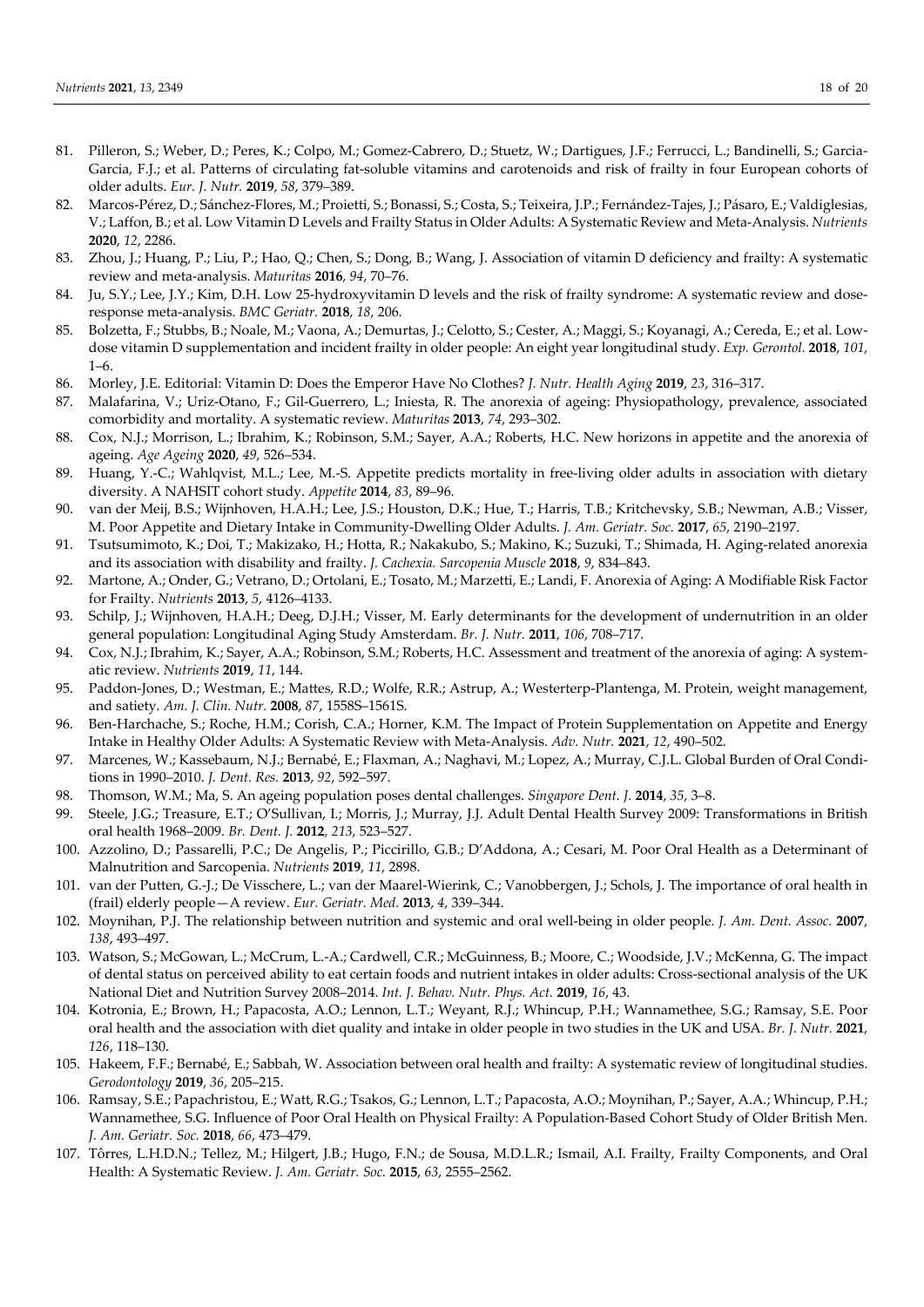- 108. Kotronia, E.; Wannamethee, S.G.; Papacosta, A.O.; Whincup, P.H.; Lennon, L.T.; Visser, M.; Kapila, Y.L.; Weyant, R.J.; Ramsay, S.E. Poor Oral Health and Inflammatory, Hemostatic, and Cardiac Biomarkers in Older Age: Results From Two Studies in the UK and USA. *J. Gerontol. Ser. A* **2021**, *76*, 346–351.
- 109. Bandeen-Roche, K.; Gross, A.L.; Varadhan, R.; Buta, B.; Carlson, M.C.; Huisingh-Scheetz, M.; Mcadams-Demarco, M.; Piggott, D.A.; Brown, T.T.; Hasan, R.K.; et al. Principles and Issues for Physical Frailty Measurement and Its Clinical Application. *J. Gerontol. Ser. A* **2020**, *75*, 1107–1112.
- 110. Apóstolo, J.; Cooke, R.; Bobrowicz-Campos, E.; Santana, S.; Marcucci, M.; Cano, A.; Vollenbroek-Hutten, M.; Germini, F.; D'Avanzo, B.; Gwyther, H.; et al. Effectiveness of interventions to prevent pre-frailty and frailty progression in older adults: A systematic review. *JBI Database Syst. Rev. Implement. Rep.* **2018**, *16*, 140–232.
- 111. Ng, T.P.; Feng, L.; Nyunt, M.S.Z.; Feng, L.; Niti, M.; Tan, B.Y.; Chan, G.; Khoo, S.A.; Chan, S.M.; Yap, P.; et al. Nutritional, Physical, Cognitive, and Combination Interventions and Frailty Reversal among Older Adults: A Randomized Controlled Trial. *Am. J. Med.* **2015**, *128*, 1225–1236.e1.
- 112. Kim, H.; Suzuki, T.; Kim, M.; Kojima, N.; Ota, N.; Shimotoyodome, A.; Hase, T.; Hosoi, E.; Yoshida, H. Effects of Exercise and Milk Fat Globule Membrane (MFGM) Supplementation on Body Composition, Physical Function, and Hematological Parameters in Community-Dwelling Frail Japanese Women: A Randomized Double Blind, Placebo-Controlled, Follow-Up Trial. *PLoS ONE* **2015**, *10*, e0116256.
- 113. Dent, E.; Martin, F.C.; Bergman, H.; Woo, J.; Romero-Ortuno, R.; Walston, J.D. Management of frailty: Opportunities, challenges, and future directions. *Lancet* **2019**, *394*, 1376–1386.
- 114. Dedeyne, L.; Deschodt, M.; Verschueren, S.; Tournoy, J.; Gielen, E. Effects of multi-domain interventions in (pre)frail elderly on frailty, functional, and cognitive status: A systematic review. *Clin. Interv. Aging* **2017**, *12*, 873–896.
- 115. Kolodziejczyk, A.A.; Zheng, D.; Elinav, E. Diet–microbiota interactions and personalized nutrition. *Nat. Rev. Microbiol.* **2019**, *17*, 742–753.
- 116. Berry, S.E.; Valdes, A.M.; Drew, D.A.; Asnicar, F.; Mazidi, M.; Wolf, J.; Capdevila, J.; Hadjigeorgiou, G.; Davies, R.; Al Khatib, H.; et al. Human postprandial responses to food and potential for precision nutrition. *Nat. Med.* **2020**, *26*, 964–973.
- 117. Wu, G.D.; Bushmanc, F.D.; Lewis, J.D. Diet, the human gut microbiota, and IBD. *Anaerobe* **2013**, *24*, 117–120.
- 118. O'Keefe, S.J.D. Towards the determination of the nutritional needs of the body and its microbiome in sickness and in health. *Curr. Opin. Gastroenterol.* **2014**, *30*, 175–177.
- 119. Singh, R.K.; Chang, H.W.; Yan, D.; Lee, K.M.; Ucmak, D.; Wong, K.; Abrouk, M.; Farahnik, B.; Nakamura, M.; Zhu, T.H.; et al. Influence of diet on the gut microbiome and implications for human health. *J. Transl. Med.* **2017**, *15*, 73.
- 120. Earley, Z.M.; Akhtar, S.; Green, S.J.; Naqib, A.; Khan, O.; Cannon, A.R.; Hammer, A.M.; Morris, N.L.; Li, X.; Eberhardt, J.M.; et al. Burn injury alters the intestinal microbiome and increases gut permeability and bacterial translocation. *PLoS ONE* **2015**, *10*, e0129996.
- 121. Ni Lochlainn, M.; Bowyer, R.C.E.; Steves, C. Dietary Protein and Muscle in Aging People: The Potential Role of the Gut Microbiome. *Nutrients* **2018**, *10*, 929.
- 122. Leeming, E.R.; Johnson, A.J.; Spector, T.D.; Le Roy, C.I. Effect of Diet on the Gut Microbiota: Rethinking Intervention Duration. *Nutrients* **2019**, *11*, 2862.
- 123. Ticinesi, A.; Lauretani, F.; Milani, C.; Nouvenne, A.; Tana, C.; Del Rio, D.; Maggio, M.; Ventura, M.; Meschi, T. Aging Gut Microbiota at the Cross-Road between Nutrition, Physical Frailty, and Sarcopenia: Is There a Gut-Muscle Axis? *Nutrients* **2017**, *9*, 1303.
- 124. Grosicki, G.J.; Fielding, R.A.; Lustgarten, M.S. Gut Microbiota Contribute to Age-Related Changes in Skeletal Muscle Size, Composition, and Function: Biological Basis for a Gut-Muscle Axis. *Calcif. Tissue Int.* **2018**, *102*, 433–442.
- 125. Biagi, E.; Nylund, L.; Candela, M.; Ostan, R.; Bucci, L.; Pini, E.; Nikkïla, J.; Monti, D.; Satokari, R.; Franceschi, C.; et al. Through Ageing, and Beyond: Gut Microbiota and Inflammatory Status in Seniors and Centenarians. *PLoS ONE* **2010**, *5*, e10667.
- 126. Ticinesi, A.; Milani, C.; Lauretani, F.; Nouvenne, A.; Mancabelli, L.; Lugli, G.A.; Turroni, F.; Duranti, S.; Mangifesta, M.; Viappiani, A.; et al. Gut microbiota composition is associated with polypharmacy in elderly hospitalized patients. *Sci. Rep.* **2017**, *7*, 11102.
- 127. Gemikonakli, G.; Mach, J.; Hilmer, S.N. Interactions Between the Aging Gut Microbiome and Common Geriatric Giants: Polypharmacy, Frailty, and Dementia. *J. Gerontol. Ser. A* **2020**, *76*, 1019–1028.
- 128. Ghosh, T.S.; Rampelli, S.; Jeffery, I.B.; Santoro, A.; Neto, M.; Capri, M.; Giampieri, E.; Jennings, A.; Candela, M.; Turroni, S.; et al. Mediterranean diet intervention alters the gut microbiome in older people reducing frailty and improving health status: The NU-AGE 1-year dietary intervention across five European countries. *Gut* **2019**, *69*, 1218–1228.
- 129. Theou, O.; Jayanama, K.; Fernández-Garrido, J.; Buigues, C.; Pruimboom, L.; Hoogland, A.J.; Navarro-Martínez, R.; Rockwood, K.; Cauli, O. Can a Prebiotic Formulation Reduce Frailty Levels in Older People? *J. Frailty Aging* **2019**, *8*, 48–52.
- 130. Buigues, C.; Fernández-Garrido, J.; Pruimboom, L.; Hoogland, A.J.; Navarro-Martínez, R.; Martínez-Martínez, M.; Verdejo, Y.; Mascarós, M.C.; Peris, C.; Cauli, O. Effect of a Prebiotic Formulation on Frailty Syndrome: A Randomized, Double-Blind Clinical Trial. *Int. J. Mol. Sci.* **2016**, *17*, 932.
- 131. Jayanama, K.; Theou, O. Effects of Probiotics and Prebiotics on Frailty and Ageing: A Narrative Review. *Curr. Clin. Pharmacol.* **2020**, *15*, 183–192.
- 132. Pujos-Guillot, E.; Pétéra, M.; Jacquemin, J.; Centeno, D.; Lyan, B.; Montoliu, I.; Madej, D.; Pietruszka, B.; Fabbri, C.; Santoro, A.; et al. Identification of Pre-frailty Sub-Phenotypes in Elderly Using Metabolomics. *Front. Physiol.* **2019**, *9*, 1903.